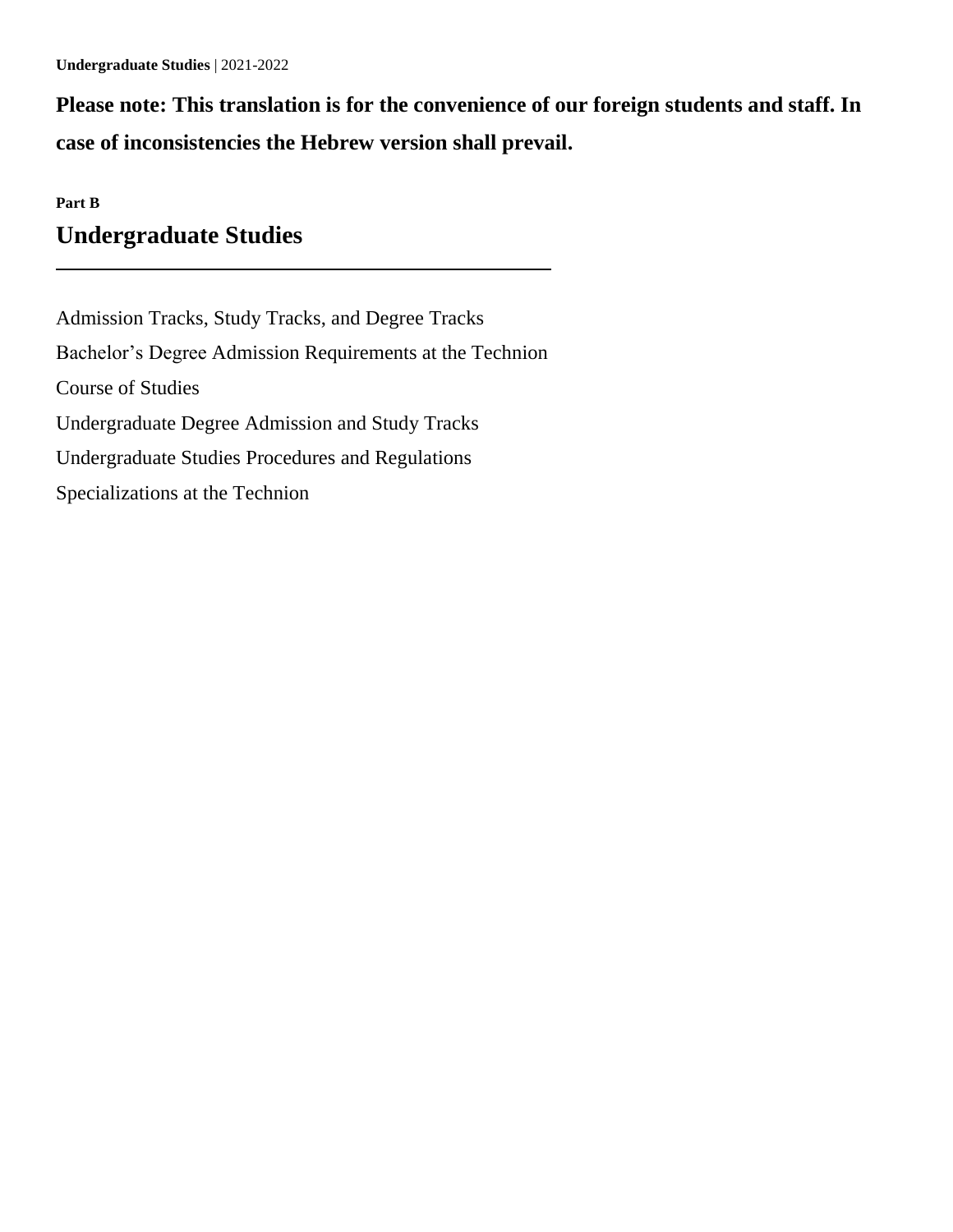# **Bachelor's Degree Admission Tracks and Study Tracks**

| <b>Faculty/Department</b>                            | <b>Admission Track</b>                            | <b>Study Track</b>                                 | <b>Years of</b><br><b>Study</b> | <b>Degree Awarded</b>                                                                       |                                   |
|------------------------------------------------------|---------------------------------------------------|----------------------------------------------------|---------------------------------|---------------------------------------------------------------------------------------------|-----------------------------------|
| <b>Civil and Environmental</b><br><b>Engineering</b> | <b>Civil Engineering</b>                          | Civil Engineering                                  | $\overline{4}$                  | Bachelor of Science in Civil Engineering                                                    | B.Sc.                             |
|                                                      |                                                   | Civil Engineering - Structural                     | $\overline{4}$                  | Bachelor of Science in Civil Engineering - Structural                                       | B.Sc.                             |
|                                                      |                                                   | Civil Engineering - Transportation                 | $\overline{4}$                  | Bachelor of Science in Civil Engineering - Transportation                                   | B.Sc.                             |
|                                                      |                                                   | Engineering                                        |                                 | Engineering                                                                                 |                                   |
|                                                      |                                                   | Civil Engineering - Water Engineering              | $\overline{4}$                  | Bachelor of Science in Civil Engineering - Water<br>Engineering                             | B.Sc.                             |
|                                                      |                                                   | Civil Engineering - Management and<br>Construction | $\overline{4}$                  | Bachelor of Science in Civil Engineering - Management<br>and Construction                   | B.Sc.                             |
|                                                      | <b>Mapping and Geo-information Engineering</b>    | Mapping and Geo-Information<br>Engineering         | $\overline{4}$                  | Bachelor of Science in Mapping and Geo-Information<br>Engineering                           | B.Sc.                             |
|                                                      |                                                   | Mapping and Geo-Information                        | 3                               | Bachelor of Science in Mapping and Geo-Information                                          | B.Sc.                             |
|                                                      | <b>Environmental Engineering</b>                  | <b>Environmental Engineering</b>                   | $\overline{4}$                  | Bachelor of Science in Environmental Engineering                                            | B.Sc.                             |
| <b>Mechanical Engineering</b>                        | <b>Mechanical Engineering</b>                     | Mechanical Engineering                             | $\overline{4}$                  | Bachelor of Science in Mechanical Engineering                                               | B.Sc.                             |
| <b>Electrical and Computer</b><br><b>Engineering</b> | <b>Electrical Engineering</b>                     | <b>Electrical Engineering</b>                      | $\overline{4}$                  | Bachelor of Science in Electrical Engineering                                               | B.Sc.                             |
|                                                      |                                                   | <b>Computer Engineering</b>                        | $\overline{4}$                  | Bachelor of Science in Computer Engineering<br>Bachelor of Science in Computer and Software | B.Sc.                             |
|                                                      |                                                   | Computer and Software Engineering                  | $\overline{4}$                  | Engineering                                                                                 | B.Sc.                             |
|                                                      | <b>Electrical Engineering and Physics</b>         | <b>Electrical Engineering and Physics</b>          | $\overline{4}$                  | Bachelor of Science in Electrical Engineering and Physics                                   | B.Sc.                             |
| <b>Chemical Engineering</b>                          | <b>Chemical Engineering</b>                       | <b>Chemical Engineering</b>                        | $\overline{4}$                  | Bachelor of Science in Chemical Engineering                                                 | B.Sc.                             |
|                                                      | <b>Chemical Engineering</b>                       | <b>Biochemical Engineering</b>                     | $\overline{4}$                  | Bachelor of Science in Biochemical Engineering                                              | B.Sc.                             |
| <b>Biotechnology and Food</b><br><b>Engineering</b>  | <b>Biotechnology and Food Engineering</b>         | Biotechnology and Food Engineering                 | $\overline{4}$                  | Bachelor of Science in Biotechnology and Food<br>Engineering                                | B.Sc.                             |
| <b>Aerospace Engineering</b>                         | <b>Aerospace Engineering</b>                      | Aerospace Engineering                              | $\overline{4}$                  | Bachelor of Science in Aerospace Engineering                                                | B.Sc.                             |
|                                                      | <b>Aerospace Engineering and a Post-Graduate</b>  | Aerospace Engineering and a Post-                  | $\overline{4}$                  | Bachelor of Science in Aerospace Engineering and                                            | B.Sc.                             |
|                                                      | <b>Program in Physics</b>                         | Graduate Program in Physics                        |                                 | Bachelor of Science in Physics (joint program)                                              |                                   |
|                                                      | <b>Industrial Engineering and Management</b>      | Industrial Engineering and Management              | $\overline{4}$                  | Bachelor of Science in Industrial Engineering and<br>Management                             | B.Sc.                             |
| <b>Industrial Engineering and</b>                    | <b>Data Systems Engineering</b>                   | Data Systems Engineering                           | $\overline{4}$                  | Bachelor of Science in Data Systems Engineering                                             | B.Sc.                             |
| <b>Management</b>                                    | <b>Economics and Management</b>                   | Economics and Management (four-year)               | $\overline{4}$                  | Bachelor of Science in Economics and Management                                             | $\overline{\text{B}.\text{Sc}}$ . |
|                                                      |                                                   | Economics and Management (three-year)              | 3                               | Bachelor of Arts in Economics and Management                                                | B.A.                              |
|                                                      | Data and Information Engineering                  | Data and Information Engineering                   | $\overline{4}$                  | Bachelor of Science in Data and Information Engineering                                     | B.Sc.                             |
| <b>Mathematics</b>                                   | <b>Mathematics</b>                                | Mathematics (four-year)                            | $\overline{4}$                  | Bachelor of Science in Mathematics                                                          | B.Sc.                             |
|                                                      |                                                   | Mathematics (three-year)                           | 3                               | Bachelor of Science in Mathematics                                                          | B.Sc.                             |
|                                                      |                                                   | Applied Mathematics (four-year)                    | $\overline{4}$                  | Bachelor of Science in Applied Mathematics                                                  | B.Sc.                             |
|                                                      |                                                   | Applied Mathematics (three-year)                   | 3                               | Bachelor of Science in Applied Mathematics                                                  | B.Sc.                             |
|                                                      | <b>Mathematics with Computer Science</b>          | Mathematics with Computer Science<br>(four-year)   | $\overline{4}$                  | Bachelor of Science in Mathematics with Computer<br>Science                                 | B.Sc.                             |
|                                                      |                                                   | Mathematics with Computer Science<br>(three-year)  | 3                               | Bachelor of Science in Mathematics with Computer<br>Science                                 | B.Sc.                             |
|                                                      | <b>Mathematics-Physics</b>                        | Mathematics-Physics                                | $\sqrt{3}$                      | Bachelor of Science in Mathematics-Physics                                                  | B.Sc.                             |
|                                                      | <b>Mathematics with Statistics and Operations</b> | Mathematics with Statistics and                    | $\overline{3}$                  | Bachelor of Science in Mathematics with Statistics and                                      | B.Sc.                             |
|                                                      | <b>Research</b>                                   | <b>Operations Research</b>                         |                                 | <b>Operations Research</b>                                                                  |                                   |
|                                                      | <b>Computer Science and Mathematics</b>           | <b>Computer Science and Mathematics</b>            | $\mathfrak{Z}$                  | Bachelor of Science in Computer Science and<br>Mathematics                                  | B.Sc.                             |
| <b>Physics</b>                                       | <b>Physics</b>                                    | Physics (four-year)                                | $\overline{4}$                  | Bachelor of Science in Physics                                                              | B.Sc.                             |
|                                                      |                                                   | Physics (three-year)                               | $\mathfrak{Z}$                  | Bachelor of Science in Physics                                                              | B.Sc.                             |
|                                                      | <b>Mathematics-Physics</b>                        | Mathematics-Physics                                | 3                               | Bachelor of Science in Mathematics-Physics                                                  | B.Sc.                             |
|                                                      |                                                   |                                                    |                                 |                                                                                             |                                   |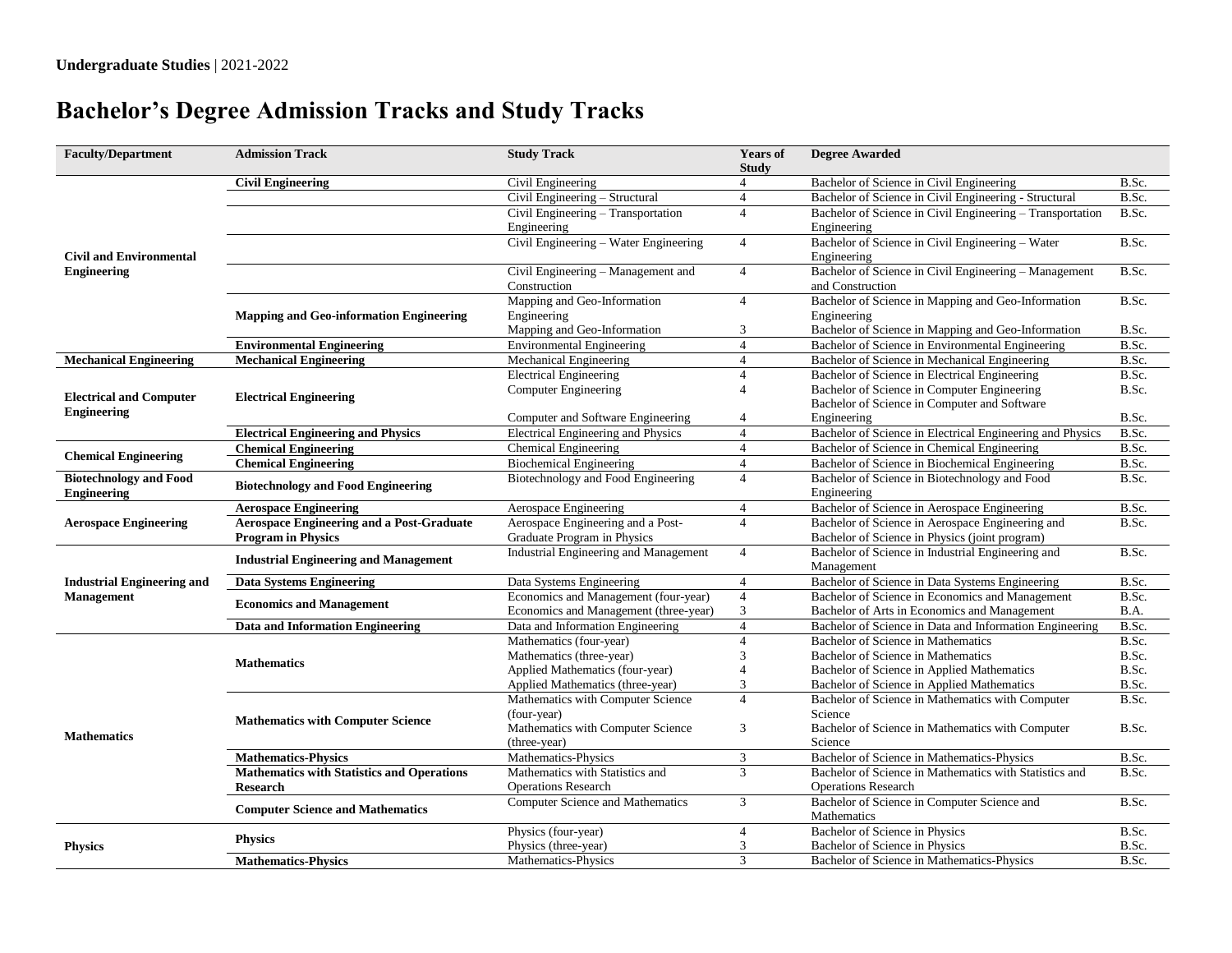| <b>Faculty/Department</b>                          | <b>Admission Track</b>                                                 | <b>Study Track</b>                                                              | <b>Years of</b><br><b>Study</b>  | <b>Degree Awarded</b>                                                                              |                                  |
|----------------------------------------------------|------------------------------------------------------------------------|---------------------------------------------------------------------------------|----------------------------------|----------------------------------------------------------------------------------------------------|----------------------------------|
|                                                    | Aerospace Engineering and a Post-Graduate<br><b>Program in Physics</b> | Aerospace Engineering and a Post-<br>Graduate Program in Physics                | $\overline{4}$                   | Bachelor of Science in Aerospace Engineering and<br>Bachelor of Science in Physics (joint program) | B.Sc.                            |
|                                                    | <b>Biomedical Engineering and Physics</b>                              | Biomedical Engineering and Physics                                              | $\overline{4}$                   | Bachelor of Science in Biomedical Engineering and<br>Physics                                       | B.Sc.                            |
|                                                    | <b>Electrical Engineering and Physics</b>                              | Electrical Engineering and Physics                                              | $\overline{4}$                   | Bachelor of Science in Electrical Engineering and Physics                                          | B.Sc.                            |
|                                                    | <b>Computer Science and Physics</b>                                    | Computer Science and Physics                                                    |                                  | Bachelor of Science in Computer Science and Physics                                                |                                  |
| <b>Chemistry</b>                                   | <b>Chemistry</b>                                                       | Chemistry                                                                       | 3                                | Bachelor of Science in Chemistry                                                                   | B.Sc.                            |
|                                                    | <b>Molecular Biochemistry</b>                                          | <b>Molecular Biochemistry</b>                                                   | 3                                | Bachelor of Science in Molecular Biochemistry                                                      | B.Sc.                            |
| <b>Biology</b>                                     | <b>Biology</b>                                                         | Biology                                                                         | 3                                | Bachelor of Science in Biology                                                                     | B.Sc.                            |
|                                                    | <b>Molecular Biochemistry</b>                                          | Molecular Biochemistry                                                          | $\mathfrak{Z}$                   | Bachelor of Science in Molecular Biochemistry                                                      | B.Sc.                            |
| <b>Architecture and Town</b><br>Planning           | Architecture                                                           | Architecture                                                                    | $\overline{4}$                   | Bachelor of Science in Architectural Sciences                                                      | B.Sc.                            |
|                                                    | Architecture                                                           | Architecture                                                                    | 5                                | <b>Bachelor of Architecture</b>                                                                    | B.Arch.                          |
|                                                    | <b>Landscape Architecture</b>                                          | Landscape Architecture                                                          | $\overline{4}$                   | Bachelor of Landscape Architecture                                                                 | B.L.A.                           |
|                                                    | <b>Computer Science</b>                                                | Computer Science (four-year)                                                    | $\overline{4}$                   | Bachelor of Science in Computer Science                                                            | B.Sc.                            |
|                                                    |                                                                        | Computer Science (three-year)                                                   | 3                                | Bachelor of Science in Computer Science                                                            | B.Sc.                            |
|                                                    |                                                                        | Computer Engineering                                                            | $\overline{4}$                   | Bachelor of Science in Computer Engineering                                                        | B.Sc.                            |
|                                                    |                                                                        | Software Engineering                                                            | $\overline{\mathbf{A}}$          | Bachelor of Science in Software Engineering                                                        | B.Sc.                            |
| <b>Computer Science</b>                            |                                                                        | Computer Science with a Concentration in<br><b>Bioinformatics</b>               | $\overline{4}$                   | Bachelor of Science in Computer Science                                                            | B.Sc.                            |
|                                                    | <b>Computer Science and Mathematics</b>                                | Computer Science and Mathematics                                                |                                  | Bachelor of Science in Computer Science and<br>Mathematics                                         |                                  |
|                                                    | <b>Computer Science and Physics</b>                                    | <b>Computer Science and Physics</b>                                             |                                  | Bachelor of Science in Computer Science and Physics                                                |                                  |
| <b>Science and Technology</b><br><b>Education</b>  | <b>Science and Technology Education</b>                                | <b>Mathematics Education</b>                                                    | $\overline{4}$                   | Master of Science in Teaching (Mathematics)                                                        | <b>B.Sc.Ed</b>                   |
|                                                    |                                                                        | <b>Physics Education</b>                                                        | $\overline{4}$                   | Master of Science in Teaching (Physics)                                                            | B.Sc.Ed                          |
|                                                    |                                                                        | <b>Chemistry Education</b>                                                      | $\overline{4}$                   | Master of Science in Teaching (Chemistry)                                                          | <b>B.Sc.Ed</b>                   |
|                                                    |                                                                        | <b>Biology Education</b>                                                        | $\overline{4}$                   | Master of Science in Teaching (Biology)                                                            | <b>B.Sc.Ed</b>                   |
|                                                    |                                                                        | <b>Computer Science Education</b>                                               | $\overline{4}$                   | Master of Science in Teaching (Computer Science)                                                   | <b>B.Sc.Ed</b>                   |
|                                                    |                                                                        | Technology-Mechanical Engineering                                               | $\overline{4}$                   | Master of Science in Teaching (Technology-Mechanical)                                              | <b>B.Sc.Ed</b>                   |
|                                                    |                                                                        | Education                                                                       | $\overline{4}$                   | Master of Science in Teaching (Electrical)                                                         | <b>B.Sc.Ed</b>                   |
|                                                    |                                                                        | <b>Electrical Engineering Education</b>                                         | $\overline{4}$<br>$\overline{4}$ | Master of Science in Teaching (Environmental Sciences)                                             | <b>B.Sc.Ed</b><br><b>B.Sc.Ed</b> |
|                                                    |                                                                        | <b>Environmental Sciences Education</b><br>Post-Graduate Program in Science and | 1.5                              | Post-Graduate Program in Science and Technology<br>Education                                       | <b>B.Sc.Ed</b>                   |
|                                                    |                                                                        | <b>Technology Education</b>                                                     |                                  |                                                                                                    |                                  |
| Medicine                                           | <b>Medicine</b>                                                        | Medical Sciences (three-year)                                                   | 3                                | Bachelor of Science in Medical Sciences                                                            | B.Sc.                            |
|                                                    |                                                                        | Bachelor of Science in Medical Sciences -                                       | 3                                | Bachelor of Science in Medical Sciences - Medical                                                  | B.Sc.                            |
|                                                    |                                                                        | <b>Medical Concentration</b>                                                    |                                  | Concentration                                                                                      |                                  |
|                                                    |                                                                        | Bachelor of Science in Medical Sciences -                                       | 3                                |                                                                                                    | B.Sc.                            |
|                                                    |                                                                        | Scientific Concentration (this program is                                       |                                  |                                                                                                    |                                  |
|                                                    |                                                                        | not open to new applicants)                                                     |                                  |                                                                                                    |                                  |
|                                                    |                                                                        | Medicine (six-year program)                                                     | 6                                | <b>Medical Doctor</b>                                                                              | M.D.                             |
|                                                    | <b>Science and Engineering of Materials</b>                            | Materials Engineering                                                           | $\overline{4}$                   | Bachelor of Science in Materials Engineering                                                       | B.Sc.                            |
| <b>Materials Science and</b><br><b>Engineering</b> | <b>Materials Engineering and Biology</b>                               | Materials Engineering and Biology                                               | $\overline{4}$                   | Bachelor of Science in Materials Engineering and Biology                                           | B.Sc.                            |
|                                                    | <b>Materials Engineering and Chemistry</b>                             | Materials Engineering and Chemistry                                             | $\overline{4}$                   | Bachelor of Science in Materials Engineering and<br>Chemistry                                      | B.Sc.                            |
|                                                    | <b>Materials Engineering and Physics</b>                               | Materials Engineering and Physics                                               | $\overline{4}$                   | Bachelor of Science in Materials Engineering and Physics                                           | B.Sc.                            |
| <b>Biomedical Engineering</b>                      | <b>Biomedical Engineering</b>                                          | <b>Biomedical Engineering</b>                                                   | $\overline{4}$                   | Bachelor of Science in Biomedical Engineering                                                      | B.Sc.                            |
|                                                    | <b>Biomedical Engineering and Physics</b>                              | Biomedical Engineering and Physics                                              | $\overline{4}$                   | Bachelor of Science in Biomedical Engineering and<br>Physics                                       | B.Sc.                            |
|                                                    | <b>Occupational Therapy*</b>                                           | Occupational Therapy                                                            | 3                                | <b>Bachelor of Occupational Therapy</b>                                                            | B.O.T.                           |
|                                                    |                                                                        |                                                                                 |                                  |                                                                                                    |                                  |

\*Joint program between the Technion and the University of Haifa.

At the Technion, it is possible to study for a dual degree or two separate degrees simultaneously, for example Medical Sciences-Biomedical Engineering, Medical Sciences-Computer Science, Medical Sciences-Materials Engineering or a Post-Graduate Program in Science and Technology Education. Students will receive a diploma for each degree completed.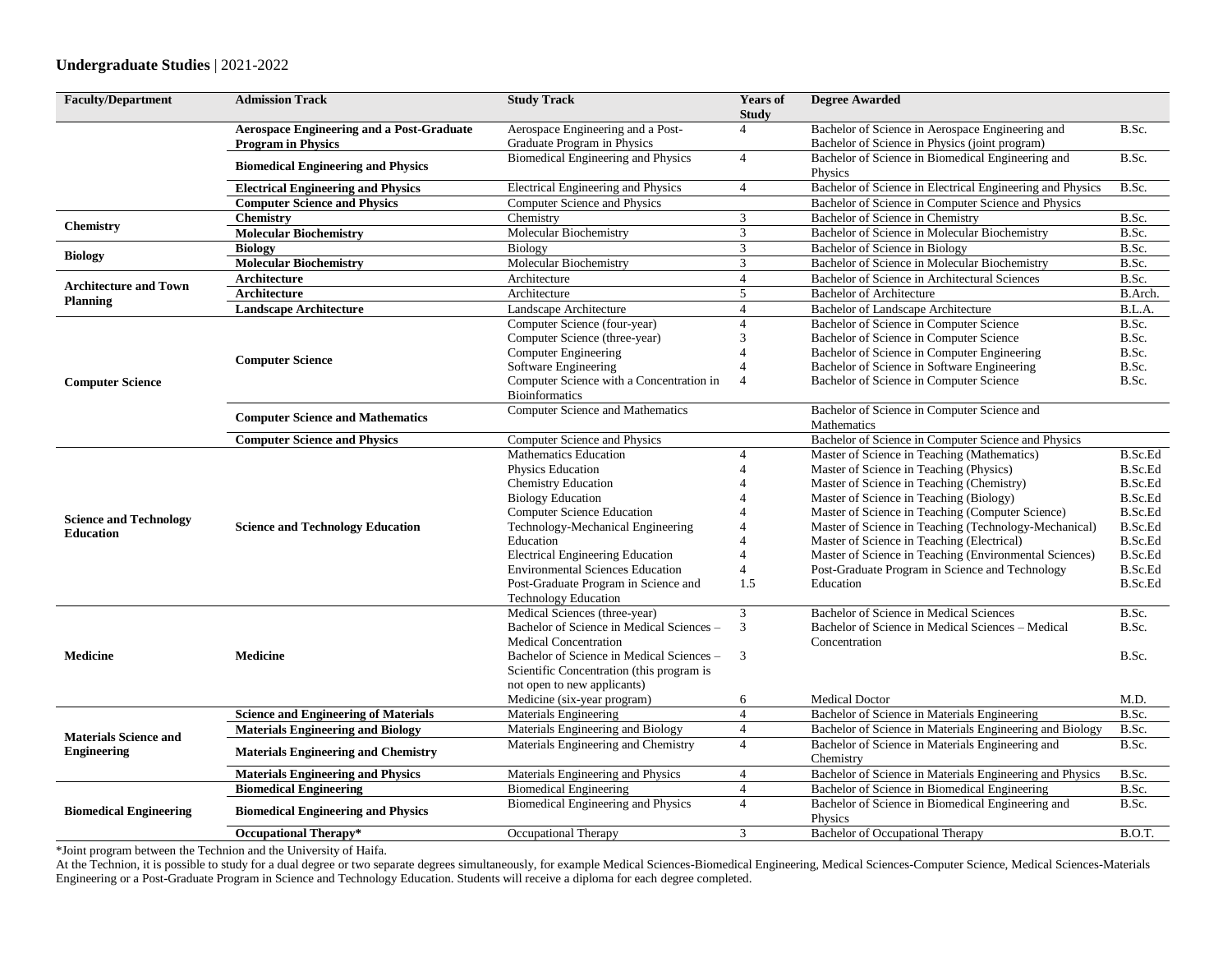# **Undergraduate Studies**

## **Technion Senate**

The Technion Senate is the authority that determines all academic matters of the institution in accordance with the constitution and bylaws, regulations, academic regulations and academic procedures, including the curricula, degrees, as well as the regulations and procedures related to teaching and studying at the Technion.

## **Undergraduate Studies**

The Dean of Undergraduate studies is elected by the full-time tenured professors within the Senate and is entrusted by the Senate to oversee undergraduate studies at the Technion. The Undergraduate Academic Secretary, Ms. Efrat Nativ-Ronen, manages the Undergraduate Studies Center located in the Ullman building, 4<sup>th</sup> floor, which includes the following activities:

Candidate Assessment Unit headed by Ms. Estee Cohen, Student Unit headed by Ms. Tamar Nissimov, Teaching Unit headed by Ms. Nava Berger, Exam Unit headed by Ms. Limor Arzuan, Process Evaluation and Information Unit headed by Ms. Orit Wakstein, and the Computerized Documentation Unit headed by Mr. Reuben Malka.

# **Admission Tracks, Study Tracks, and Degree Tracks**

The Technion offers bachelor's degree programs (undergraduate studies) as well as master's and doctoral degree programs (graduate studies). This catalogue is specific to undergraduate studies and graduate studies. Students who apply and are accepted to a bachelor's degree program in one of the admission tracks are thus considered to belong to one of the academic units. Each unit has either **one** or **several study tracks** per degree. The table presents all admission tracks and the unit with which they are affiliated. In addition, the table presents all possible **study tracks**, along with the years of study and the name of the degree that students will receive upon successful completion of the track.

Most of the study tracks are four years long, and the degree awarded is called a "**Bachelor of Science in…**". There are also three-year degree programs that earn the title of "**Bachelor of Science in...**". The medical degree is the exception; it is six years long (after three years, the student will earn a Bachelor of Science in Medical Sciences, and upon completion of the sixth year and an internship, the student will be awarded an M.D. degree.

# **Bachelor's Degree Admission Requirements at the Technion**

The Dean of Undergraduate Studies is responsible for accepting candidates to the Technion. Admission requirements and information about how to apply for admission to undergraduate studies at the Technion are detailed on the Technion's Admissions website (Ulman Building,  $4<sup>th</sup>$  floor, phone: 077-8873306). Below are additional details regarding admission.

## **Applicants with no previous academic background**

Admission to undergraduate studies at the Technion among those who hold a Bagrut certificate (certificate that indicates that a student has successfully passed Israel's high school matriculation exam) will be based on students' Bagrut grades, scores on the Psychometric University Entrance Test, and if necessary, also on entrance exams and language proficiency tests (for example, the AMIR test or the YAEL test). Additional admission routes are periodically published on the Registration website.

Applicants who have a different type of matriculation certificate are admitted to the Technion on the basis of technical exams in mathematics, physics, Hebrew, English, and their psychometric exam scores. All applicants to the Faculty of Architecture and Town Planning must also take an entrance exam in landscape architecture. All applicants to the Faculty of Medicine must also take admission test.

## **Applicants with a previous academic background**

Students who have already studied at the Technion and discontinued their studies on their own accord, or whose studies had been discontinued, will need to be re-admitted to the Technion on the basis of their initial admission data and on the basis of their academic performance at the Technion. Applicants who are currently studying, or have previously studied, at another institution of higher education must submit, to the Candidate Assessment Unit, comprehensive information regarding their previous studies, including course syllabi, grades, and all academic evaluations. Decisions regarding the admission of applicants will be made on the basis of their past academic performance and on the basis of the initial admissions criteria (for more information, see section 3.1.6). Students will not receive any credits (grades or exemptions) for courses taken during the time in which they were expelled from the Technion, as per the student disciplinary regulations.

## **Course of Study**

The following is an overview of the course of study for a bachelor's degree:

In accordance with the Senate's decision that was made on May 19, 2013 and June 2, 2013 – the recommendations provided by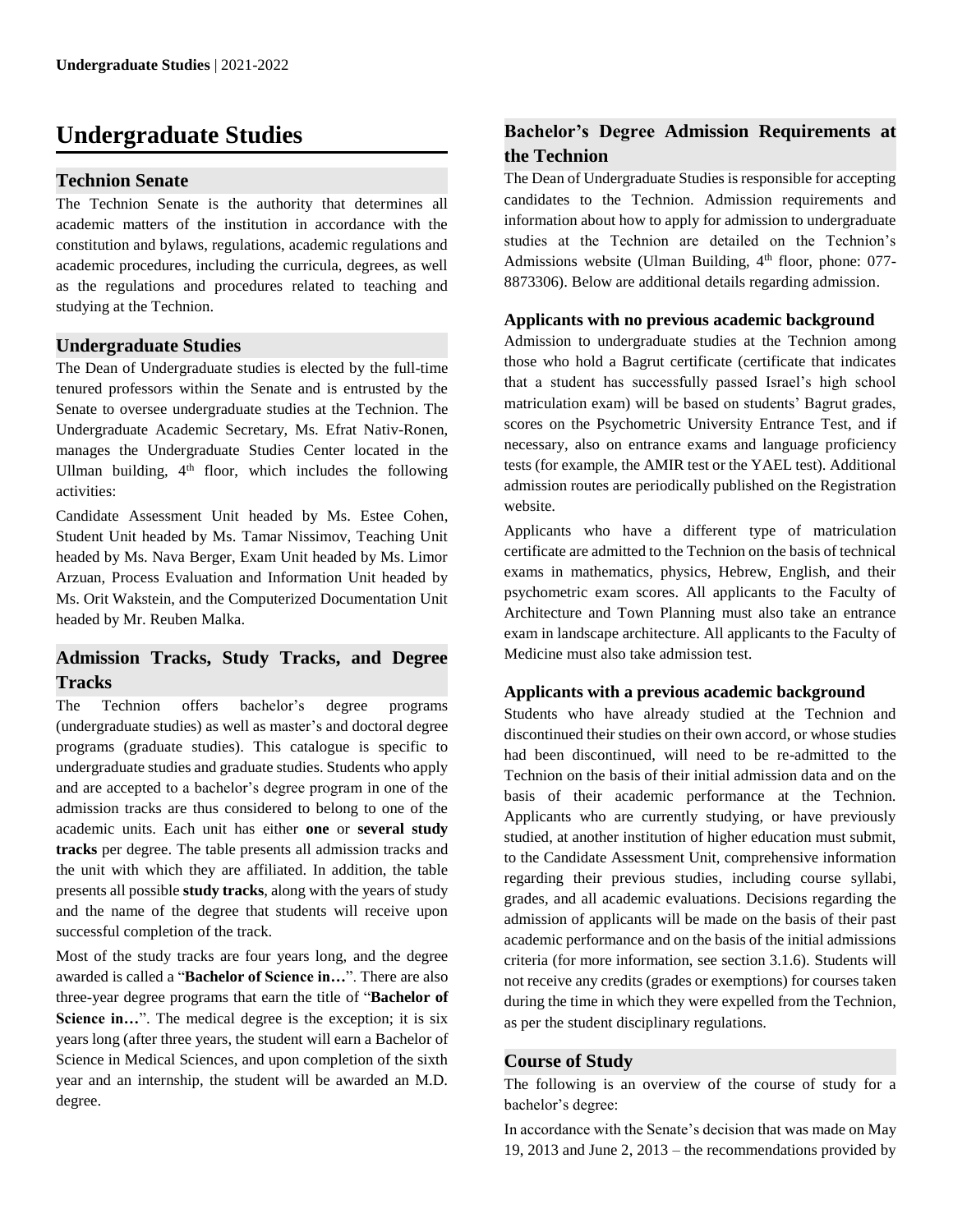the committee for evaluating the curriculum and the study load at the Technion were approved; these recommendations focused on various issues including the academic calendar (shortening the semester to 13 weeks, determining the dates of Hannukah vacation, and a shortened exam period); the lack of readiness among students who are accepted to the Technion (completing mandatory courses prior to the start of their studies, increasing the course completion requirements, refresher courses, etc.); foundational studies and courses in the faculties, etc.

The Technion began implementing the above recommendations in the 2014-2014 academic year.

#### **Beginning one's studies**

Applicants who have been accepted must begin their studies in the semester for which they have been accepted. Students are accepted to begin in either the winter or spring semester. Deferring admission for one semester is only possible with the approval of the Dean of Undergraduate Studies, and approval will only be provided in exceptional cases. Applicants who are accepted for the winter semester may start their studies during the previous summer semester.

#### **Semesters**

Studies take place across two semesters: the winter semester (starts each year in October) and spring semester (starts each year in March). Each semester is 13 weeks, not including holidays and vacations. The summer semester lasts about 7 weeks. In the summer semester, which is an official semester, a limited number of courses are taught; this allows students to close any gaps that they may have in their studies or to progress at a faster pace. Due to the short time span of the semester, the number of weekly teaching hours for each course is double that of a regular semester. It is possible to start one's studies in any semester (including the summer semester), except for units in which admission occurs only once a year.

#### **Semester-long courses**

The basic unit of study is a semester-long course, i.e., a course that takes place over the course of one semester. Students are expected to complete the course, take an exam in the course and receive a grade. Students who successfully pass a course, will receive the allotted number of credits for that course. Students who fail the course will not receive credit for the course.

Prior to enrolling in a course, students must pass all the prerequisites. Students who take a complementary course or a course that is similar to one that they have already taken, will have the credits they earned in the previous course cancelled and then the credits and grade earned in the more recent course will replace it.

## **Placement exams**

Prior to beginning one's studies at the Technion, applicants must pass an English placement exam (either via the psychometric test or the AMIR test). Applicants who do not have a Bagrut certificate must pass a Hebrew placement exam. Some applicants must also take a placement exam in Physics and Chemistry.

## **English placement exam**

Taking an English placement exam is mandatory for anyone who has been accepted to the Technion; this requirement can be met either with the "English" portion of the psychometric test or the "AMIR" test. A minimum level of knowledge in English is necessary in order to begin one's studies at the Technion. The different placement levels are: Advanced English A, Advanced Technical English B, or Exempt.

## **Physics placement exam**

The Physics placement exam consists of two parts: mechanics and electricity. Passing the mechanics portion of the exam is a prerequisite for physics- mechanics courses and passing the electricity portion of the exam is a prerequisite for physicselectricity courses.

Exemption from the physics placement exam will be granted in the following circumstances: Students who have been accepted to a program in Architecture, Landscape Architecture, Economics, Education in Science and Technology (in the biology, mathematics, or computer science track), or Medicine; students who have earned at least 4 units of study in physics on the Bagrut and received a grade of 70 or above. Exemption from the mechanics portion of the exam will be granted for students who were enrolled in the technological track for practical engineers, specializing in mechanics or agricultural mechanics, and who have received a grade of 70 or above on the external exams in technical mechanics. Exemption from the electricity portion of the exam will be granted to students who were enrolled in the technological track for practical engineers with one of the following specializations: Electronics, Instrumentation, or Evaluation, and who received a passing grade of 70 or above on the external exams. Exemption from both parts of the exam will be granted if students earned a grade of 70 or above in the following courses at the Open University: Fundamentals of Physics A (20113) and Fundamentals of Physics B (20114) or Fundamentals of Physics (20125). Exemption from the mechanics portion of the exam will be granted for students who earned a grade of 70 or above in the Open University's Fundamentals of Physics A (20113) course. Note: To receive an exemption from the electricity portion of the exam, passing the Fundamentals of Physics B (20114) course only is not sufficient.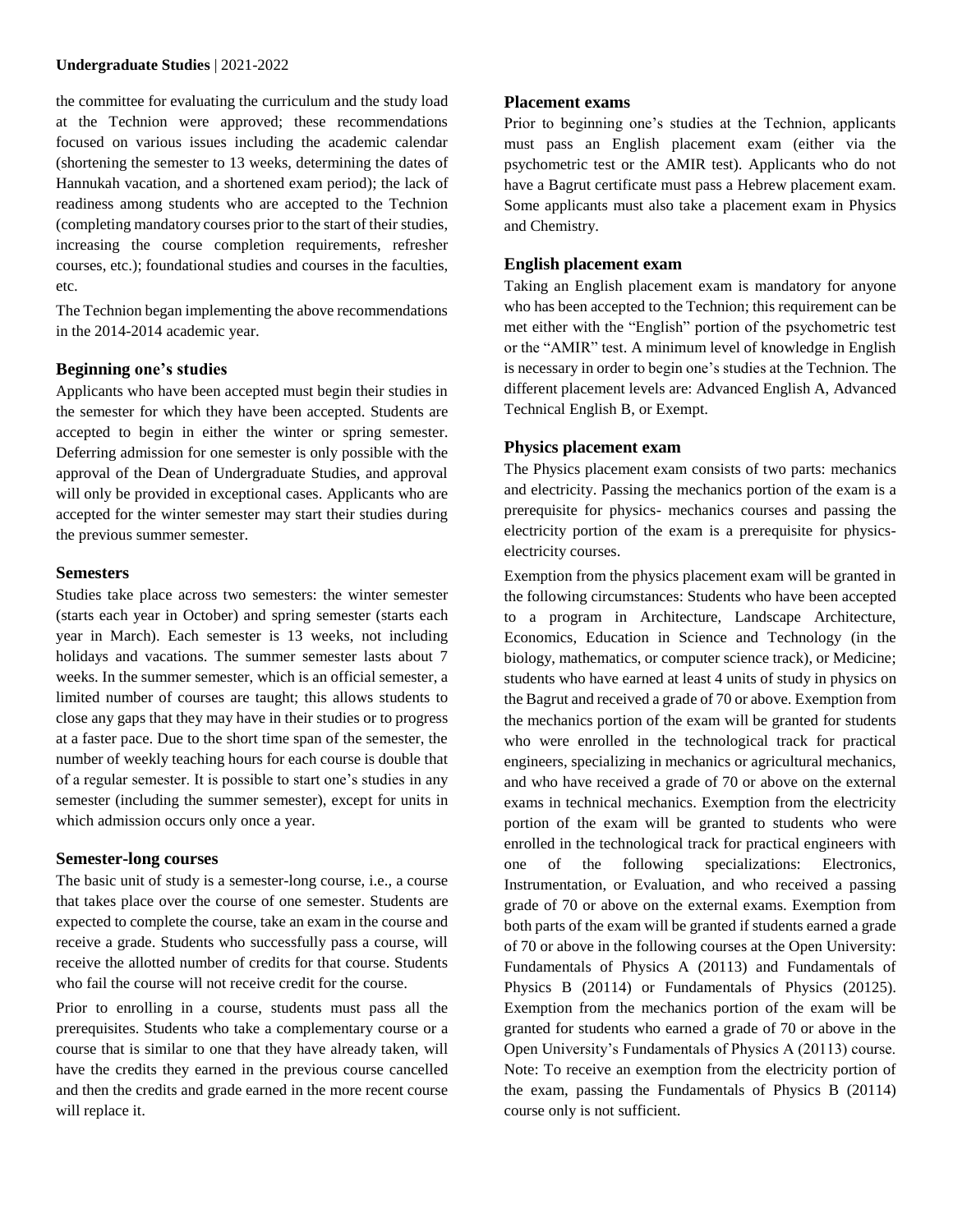#### **Hebrew placement exam**

For all admitted students who have taken the psychometric test in a language other than Hebrew, or who attended a high school in which the language of instruction was not in Hebrew, must take a Hebrew proficiency test (YAEL test). A minimum level of knowledge in Hebrew is necessary in order to begin one's studies at the Technion. The different placement levels are: Hebrew 3 or Exempt with no credit points.

## **Chemistry placement exam**

Students who have been admitted to tracks in Chemical Engineering, Biotechnology and Food Engineering, Biology, Environmental Engineering, or Biochemical Engineering, and who have *not* taken an exam of 3 units in chemistry and received a grade of 70 or above, will need to take the chemistry placement exam. Students who have been admitted to these tracks but do not pass the placement exam will not be able to enroll in the chemistry courses taught during the first semester. Information on preparation courses for the placement exams and registration for them can be found on the Undergraduate Studies website.

# **Faculty members offering private lessons to students at the Technion**

See page 52.

# **Accommodations due to fertility treatments, pregnancy, childbirth, adoption, guardianship, or foster care**

The Technion recognizes the importance of the principles set forth in the Students' Rights Act and the rules established by the Council of Education, which increase access to higher education and provide equal opportunities in higher education for students on the basis of fertility treatment, pregnancy, childbirth, adoption, guardianship, or foster care of a child. As such, the Standing Committee of Undergraduate Studies and of Graduate Studies has approved, based on the decision made by the academic plenum on August 14, 2012, procedures regarding accommodations due to fertility treatments, pregnancy, childbirth, adoption, guardianship, or foster care. The full text of these procedures can be found in the Appendix labeled Accommodations Due to Fertility, Pregnancy, Childbirth, Adoption, Guardianship, or Foster Care at the end of this catalogue. The procedures are designed to address the unique difficulties faced by students in these circumstances and to identify the assistance and accommodations to which they are entitled.

## **Curriculum**

Each course of study has a defined curriculum consisting of courses that include: mandatory courses, faculty electives, and general Technion electives that students can take in any field of their choice. Additionally, the curriculum details the credit points required to obtain the specific degree.

Part C of this catalogue includes the recommended curriculum per semester for each course of study. The recommended schedule of course is based on an average rate of progression of approximately 20 credits per semester. Students can progress at a faster or slower pace than the average, in accordance with their personal preferences and circumstances. Prior to each semester, students (preferably with the guidance of an advisor) will choose their own course schedule for the semester and will be responsible for registering for all courses themselves. Once the semester begins, students may still make changes to their course schedule, up until the course change deadline.

It is highly recommended that students who are required to enroll in an English language course do so at the start of their studies so that they can best utilize the professional literature in English during their studies. It is also recommended that students take humanities courses as part of their elective credits; this is recommended so that students broaden their horizons. In order to confirm that students meet all their degree requirements, students will be asked – prior to enrolling in their final semester – to contact the Undergraduate Academic Secretary of their unit to check whether they will have completed all degree requirements by the end of the final semester.

Students who excel in their studies will be awarded the "Dean's Excellence Award" or the "President's Excellence Award" and receive a monetary prize. Students who fail will have their circumstances discussed by the academic unit which will consider whether to terminate their studies and then will pass on their recommendation to the Dean of Undergraduate Studies; this may or may not lead to a discontinuation of their studies.

## **Degree conferral**

Students who have successfully met all the degree requirements will receive a recommendation from the unit to have their degree awarded, which will then be passed to the Dean of Undergraduate Studies for approval. Students will receive a confirmation that they have completed their degree, and once a year – in June – a graduation ceremony will be held for all graduates. Students who have graduated with honors (e.g., magna cum laude) will have this noted on their diploma.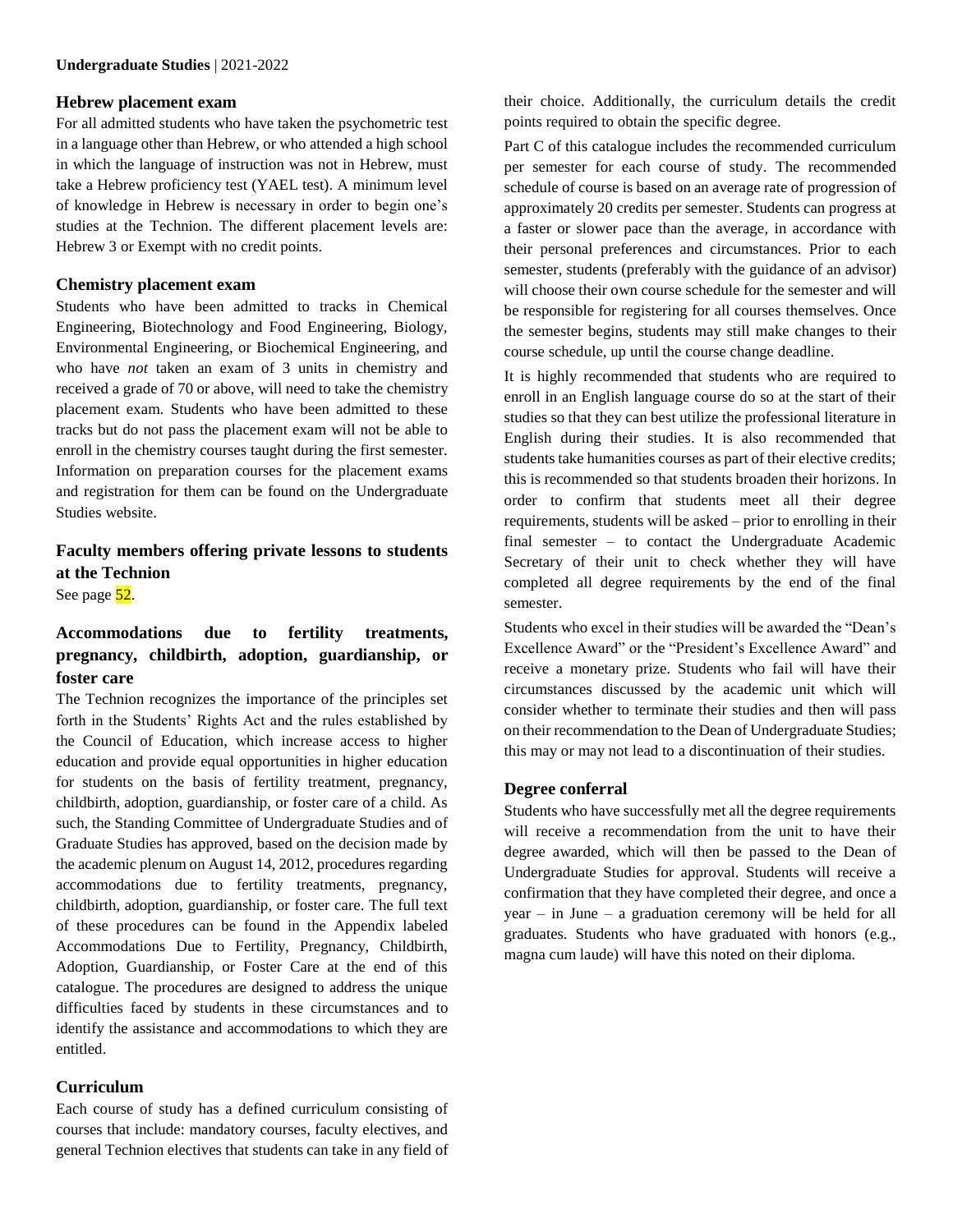# **Undergraduate Studies Regulations and Procedures**

## **Introduction**

Undergraduate Studies at the Technion are managed by the Dean of Undergraduate Studies, in consultation with the academic units and in accordance with the decisions of the Academic Plenum and the Senate.

# **1. Regulations Regarding the Structure of Teaching**

## **1.1.Course of Study**

## **1.1.1 Semesters**

Studies take place during the winter semester, the spring semester and the summer semester. The winter and spring semesters each last approximately 13 weeks. The summer semester lasts approximately 7 weeks and typically includes limited course offerings. At the end each semester, there is an exam period.

## **1.1.2 Curriculum**

The curriculum that must be completed in order to obtain a bachelor's degree (undergraduate studies) is determined by the academic unit and approved by the Senate. The curriculum for a "Bachelor of Science" degree is based on 4 years of study, amounting to 155-165 credits. The curriculum in the Faculty of Architecture and Town Planning for a "Bachelor of Architecture" degree is based on 5 years of study, amounting to 195-205 credits. The curriculum for a "Bachelor of Science" degree that is based on 3 years of study that amount to 116-124 credits.

In addition to determining the credits required to complete the curriculum, each program will include a list of foundational courses, mandatory courses, and faculty elective courses (as indicated in Sections 1.1.4-1.1.6 below), as well as the number of credits required for each category.

The remaining credits required for completing the curriculum will be fulfilled through general elective courses at the Technion, as specified in Section 1.1.7 below.

The curriculum submission procedure is specified in Appendix A.

## **1.1.3 Tracks and specializations**

One academic unit can be responsible for several curricula. When the different curricula of the unit lead to separate degrees, they are defined as separate "tracks." If the curriculum includes a particular concentration, it is defined as a "specialization."

The procedure for establishing new tracks and specializations is specified in Appendix B.

Foundational courses include mathematics, physics, chemistry, biology, English, and computer science. The syllabi for the foundational courses are determined by the units responsible for teaching the courses (mathematics, physics, biology, humanities, and computer science).

The courses that are offered to all units within the Technion are specified in Appendix C.

## **1.1.5 Mandatory courses**

Mandatory courses, as well as foundational courses, are determined by the Academic Unit's Council.

## **1.1.6 Elective courses in the unit**

The list of elective courses that students can enroll in to complete their credit quota are specified in the list or lists prepared by the academic unit. The number of elective course credits shall not be less than 30 credits in a four-year program or 20 credits in a three-year program.

## **1.1.7 Free-choice elective courses**

Each study program will include at least 12 credits (10 credits in a three-year program) that are to be fulfilled through general free-choice elective courses that can be taken throughout the departments of the Technion. Of these total credits, at least 6 credits must be taken from courses defined as enrichment studies (except for study tracks within the Faculty of Medicine and the Faculty of Architecture and Town Planning), and at least 2 credits must be fulfilled through physical education courses. Students' enrollment in free-choice elective courses that are offered through the Technion are subject to the rules of registration for that course. Surplus credits and credits earned for social activities and reserve service will be recognized for the purpose of fulfilling the general Technion elective credits.

## **1.1.8 Physical education**

Students are required to take 2 credits of physical education courses. Students can fulfill this requirement throughout all their years of study at the Technion, but may not take more than 1.5 credits per semester. Students who are unable to engage in physical education courses due to health reasons that are verified by a doctor's note will be exempt from this requirement but will not receive any credits.

## **1.1.9 Approved student curriculum**

A curriculum that has been approved by the Senate will be designated as valid for a particular student if it meets the following condition: The curriculum was published in the Undergraduate Studies Catalogue in the year that the student began his/her studies or in the catalogue of any academic year after that, or a curriculum that draws on multiple catalogues and has been recommended by the unit and approved by the Dean of Undergraduate Studies.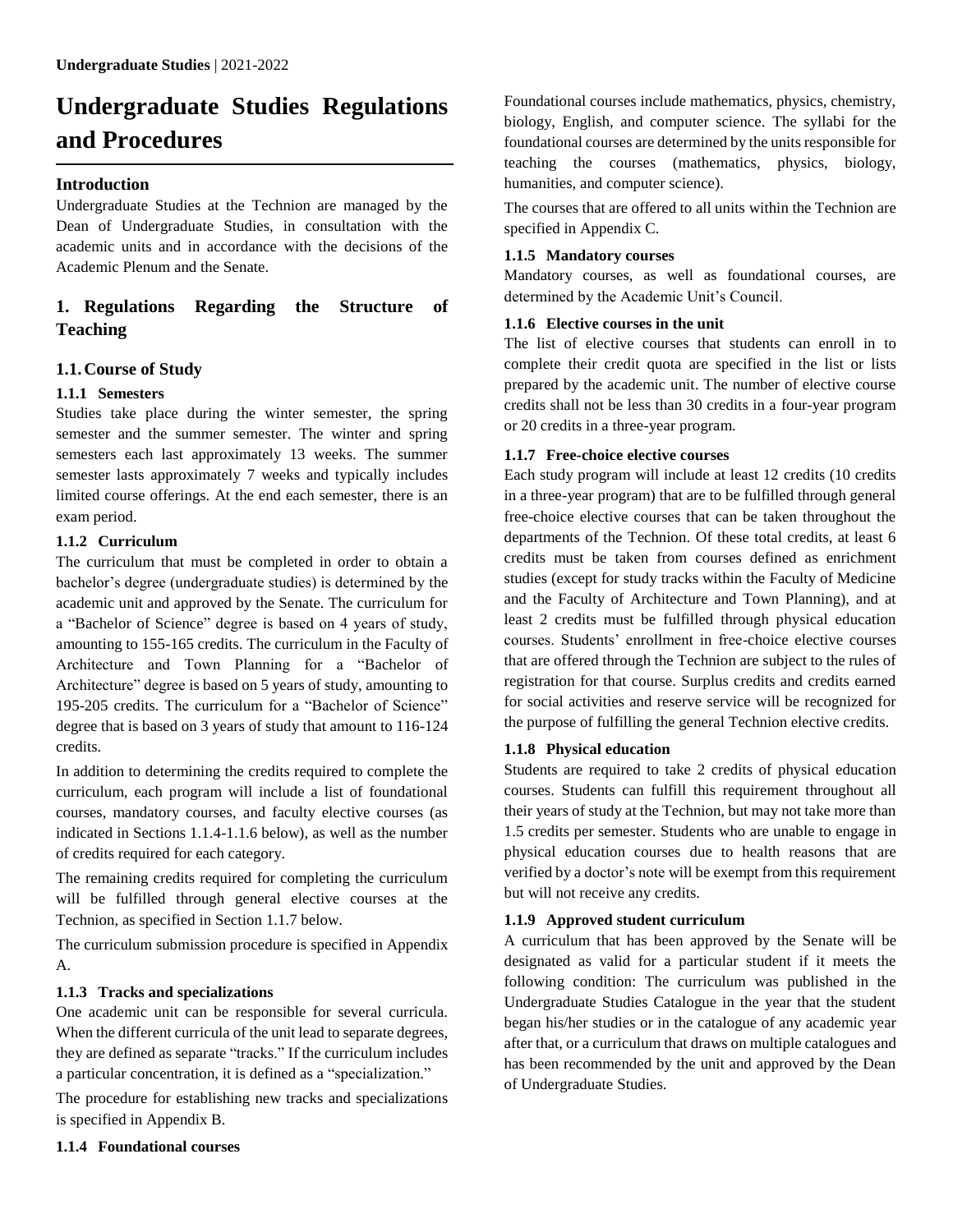## **1.2 Syllabi**

## **1.2.1 Syllabi**

The Unit's Council will determine the syllabus for each course, which then must be approved by the Senate. Each academic unit will arrange for there to be a teaching committee, which will be responsible for updating the syllabi and the list of textbooks. Syllabi for service courses (courses that are provided to another unit) should be created in conjunction with representatives of the receiving unit. The council of the unit providing the service will be responsible for its implementation. Each syllabus will include course objectives, outlined by topic, and will emphasize the principles that will be taught in the course. Each syllabus will be outlined according to chapters in the book or textbook, as well as other supplementary material that will be distributed to students. A copy of the official syllabus will be distributed to each student enrolled in the course. Each academic unit must review and, if necessary, update the curriculum at least once every three years.

## **1.2.2 Determining the number of credits per course**

This guide is to be used to determine the number of credits per course: one lecture hour = 1 credit; one practicum hour =  $\frac{1}{2}$ credit; one lab hour  $= 1/3$  credit (except for projects). The credit amount should be rounded to the nearest half point. Credits can be increased for increased workloads. However, the number of credits cannot be less than the number determined by the above guide. Currently, courses in the Humanities and Arts that include 2 hours of lecture can be worth 1.5 credits. Course credits are determined according to the hours of work required of the student in practice. In general, 50-60 hours of work per week is equivalent to 20 credits.

## **1.2.3 Connection between courses**

#### **A. Prerequisites**

A prerequisite is a course that must be completed (and passed) prior to enrolling in the course in question. Registration to the course will not be denied if the prerequisite requirement is not fulfilled. However, the instructor will receive a notification and will be able to deny the student enrollment in the course (despite the advisor's approval). Advisors are asked to carefully consider each approval and limit it to students in good standing only.

#### **B. Corresponding courses**

The course in question should not be taken before its corresponding course. All guidelines regarding approval for enrolling in a course for which the prerequisites were not fulfilled, also applies in this circumstance.

## **C. Courses without additional credit**

Courses that contain a lot of similar material are defined as courses without additional credit. That is, students who enroll in two such courses will not receive any additional credits. Students will not be able to simultaneously enroll in two courses that are specified as courses without additional credit. If a student has successfully passed a specific course and then enrolls in a course without additional credit, the credits that he/she earned in the first course will be revoked and the grade earned in the second course will prevail. If the student passes the course, the number of credits that he/she will earn will be in accordance with the most recent course taken.

When the material taught in the course without additional credit includes all the material from the second course, as well as additional material, the first course will be termed "inclusive" and the second course will be called "included."

# **1.3 Courses to be Completed Prior to Starting One's Studies**

## **1.3.1 Standard level**

Each unit will determine, with the Senate's approval, the required level to begin taking foundational courses (hereinafter, the standard level). Based on this determination, a recommended curriculum will be constructed. This will also determine whether the specified level is a firm condition for student admission or whether candidates with a sub-standard level can be accepted, so long as they complete the missing requirements. These courses will be prerequisites for the relevant course in the curriculum. Hebrew studies are not considered to be a prerequisite for starting one's degree program. We recommend that students who are required to fulfill these prerequisite course requirements enroll in a more limited course of study.

**1.3.2 Placement exams in physics (Mechanics + Electricity)** Students must pass Part A of the Placement Exam (Mechanics) prior to the start of the third semester of their studies and Part B of the Placement Exam (Electricity) prior to the start of the fourth semester of their studies. In addition, each unit may, with the approval of the Dean of Undergraduate Studies, set an earlier date by which students must pass the two parts of the placement exam in physics. Students who do not fulfill this requirement will be considered to be in "poor academic standing" (see Regulation 3.1.5).

The placement exam in physics is mandatory for all students who are admitted to the Technion, except for students admitted to programs in Architecture, Landscape Architecture, Economics, Education in Science and Technology (in the biology, mathematics, or computer science track), or Medicine. Additional exceptions include:

A. Students who have completed at least 4 units of physics in the matriculation (Bagrut) exam and received a grade of 70 or above.

B. Exemption from Part A of the Placement Exam (Mechanics) will be provided to students who have completed the technological track for practical engineers, specializing in mechanics or agricultural mechanics, and who have received a grade of 70 or above on the external exams in technical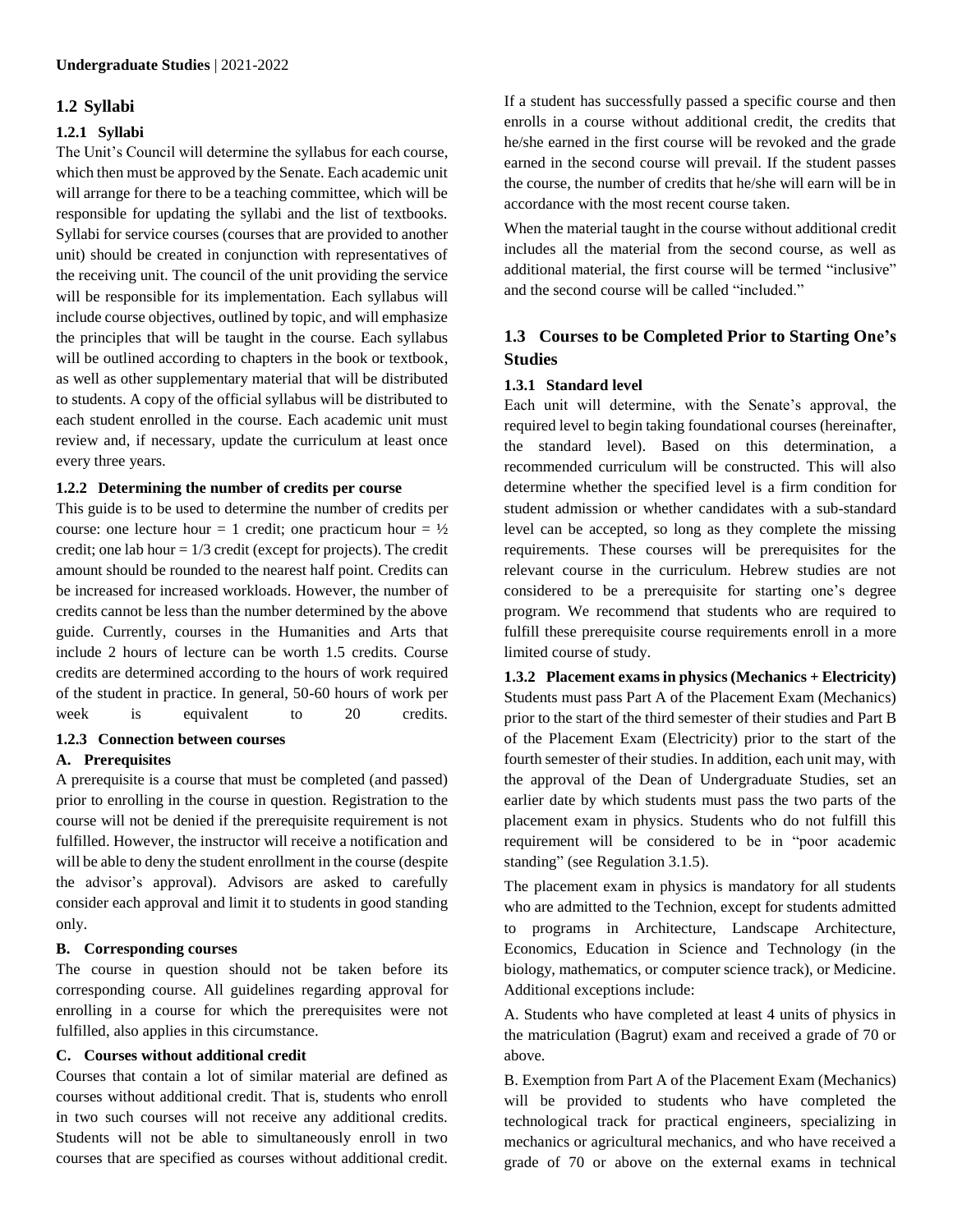mechanics. Exemption from Part B of the placement exam (Electrical) will be granted to students who completed the technological track for practical engineers with one of the following specializations: Electronics, Instrumentation, or Evaluation, took their exams, and received a score of 70 or above on their external exams in their primary area of the specialization.

C. Anyone who has studied physics at the university level in Israel or abroad and who received a passing grade, according to what is customary in the relevant institution, will receive full exemption from the physics placement exam.

D. New immigrants who went to high school abroad will submit their application for exemption to the Committee for the Examination of Diplomas, which will consult with the Faculty of Physics as necessary. The exemption will be approved as per the recommendations of the committee.

Passing Part A of the placement exam in Physics or being exempt from it is a condition for taking the following courses: Physics 1 or Physics 1M or Physics 1R or Physics 1P. Passing Part B of the placement exam in Physics or being exempt from it is a condition for taking the following courses: Physics 1 or Physics 1M or Physics 1R or Physics 1P.

#### **1.3.3 English studies**

The Placement Exam in English is mandatory for anyone accepted to the Technion. The "English" portion of the psychometric exam or on the "AMIR" test or on the SAT is considered to be a placement exam. A minimum level of knowledge in English is necessary in order to be accepted to the Technion. The different placement levels are: Advanced English A, Advanced Technical English B, or Exempt. Exemption from the Placement Exam in English will be granted to those who have earned a satisfactory grade on the English portion of the psychometric exam, the AMIR test, the SAT exam, or in previous coursework. The "Advanced English A" course and the "Advanced Technical English B" courses are offered through the Department of Humanities and Arts at the Technion. The "Advanced English A" course is a prerequisite for the "Advanced Technical English B" course. The "Advanced English A" course does not grant any course credits. The "Advanced Technical English B" course grants 3 credits (with a grade). Exemption from the English course requirement grants 3 credits (without a grade).

All students who begin their studies at the Technion starting in the 2021-2022 academic year must take at least 2 English language courses during their undergraduate studies. This requirement can be fulfilled by taking two English language learning courses (Advanced A and B) or two content courses that are taught in the English language, or one English language learning course and one content course that is taught in English. This requirement will be determined in accordance with students' placement level that is determined at the start of their studies. The content courses that are taught in English will be academic courses that are part of the student's standard curriculum. The English language learning courses must be completed within a maximum of four semesters. A student who has not fulfilled this requirement will be considered to be a student in "poor academic standing" [see Section 3.1.5.A (5)]. Students who have not completed two of the aforementioned English courses will not be able to complete their studies/receive their degree.

#### **1.3.4 Hebrew studies**

All admitted students who did not take the psychometric exam in Hebrew must pass a Hebrew placement exam. A minimum level of knowledge in Hebrew is necessary in order to be accepted into the Technion -113.

The different placement levels are: Hebrew 3 or Exempt (which does not grant any credit points). The "Hebrew 3" course will be offered through the Pre-Academic Education Center (preparatory). A passing grade in the "Hebrew 3" course will grant 3 credit points (without a grade; P+). These credits are considered to be part of the Technion general elective credits. Students who do not fulfill the Hebrew language requirements by the end of their second semester at the Technion will be considered to be a student in "poor academic standing" [see Section 3.1.5.(B) (6)].

## **1.3.5 Grades in courses that must be completed prior to starting one's studies**

Courses that must be completed prior to beginning one's studies do not result in a grade; rather, these courses are pass/fail. These courses are prerequisites for the relevant courses/subjects.

# **2. Regulations Relating to the Provision of Instruction**

## **2.1 Instruction**

## **2.1.1 Teaching methods**

Instructors will choose which material they will present to students during their lecturers from the syllabus, and can lecture on any other material that they see fit. However, the exams will be based upon the official syllabus, including chapters/sections that the instructor did not lecture on.

#### **2.1.2 Guided reading**

If there is no standard form of instruction for a particular subject/course in one of the semesters, and if the nature of the subject lends itself to learning in a guided reading format, students can be instructed in this way after special approval is given by the head of the unit. Guided reading consists of: holding regular meetings (at least once a week) with the instructor in charge, as well as submitting assignments as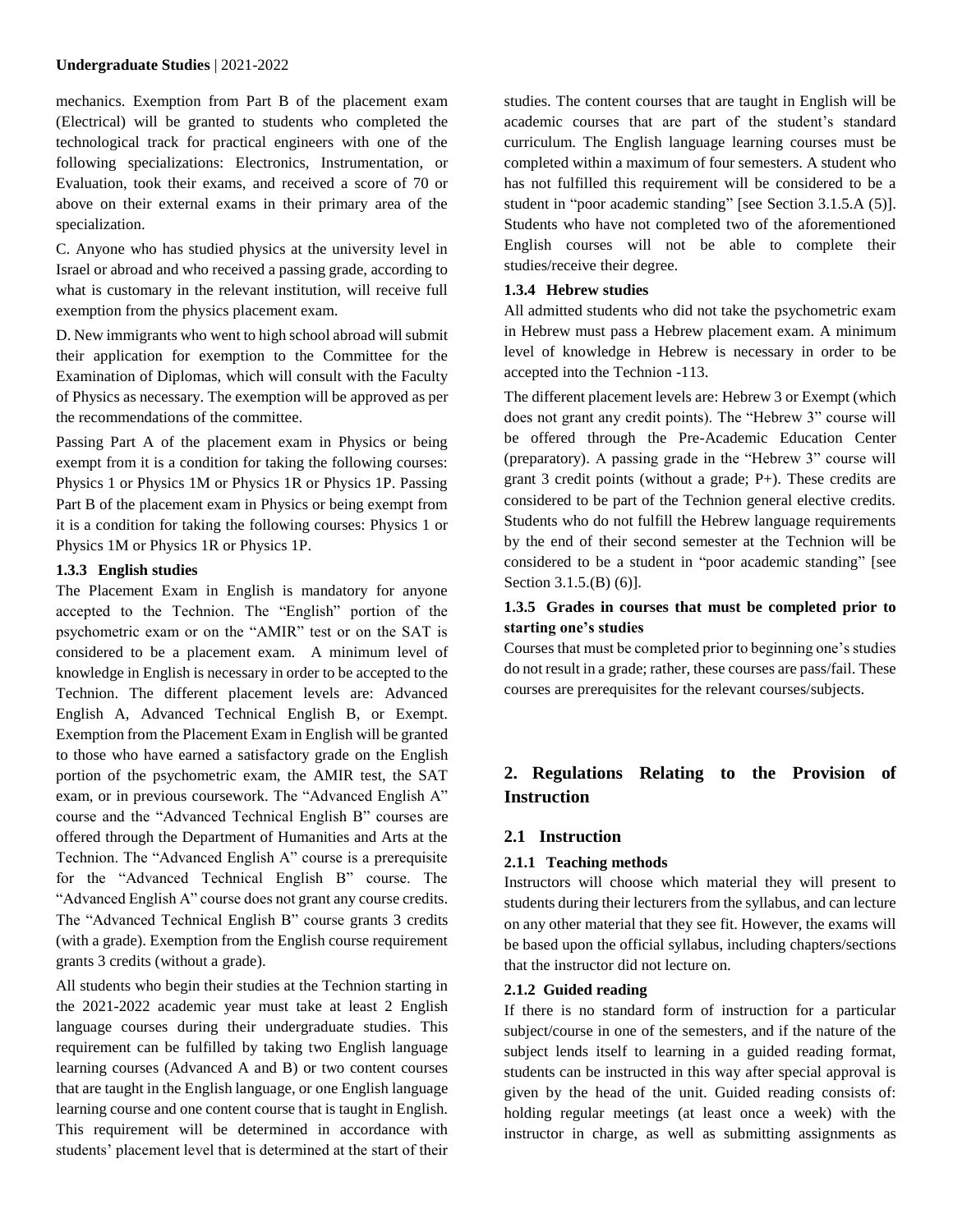required. The syllabus will be set in accordance with the points specified in Section 1.2.1.

## **2.1.3 Instructor responsible for the course**

Each course that is offered by more than one instructor, will have one instructor who is appointed by the head of the unit to which the instructors belong to be the instructor responsible for that course. In addition to being responsible for course instruction, this instructor will also be responsible for the exam and grades in the particular course.

## **2.2 Exams**

## **2.2.1 Evaluating course performance**

Instructors are responsible for assessing students' level of learning and the course exam can be used as one of the means to achieve this goal; however, the instructor is not obligated to hold an exam at the end of the course.

## **2.2.2 Standardized evaluation**

To the extent that the course is taught by several different instructors at the same time, the head instructor will be responsible for ensuring that the exam is standardized across instructors, and that the method of evaluation is identical. In addition, the head instructor will be the one to approve the grades given to students.

## **2.2.3 Exam dates**

At the end of each semester, there will be a period of three weeks during which the first exam dates (Moed A) and then the second exam dates (Moed B) for all courses will be held. During the period of time designated for exams, no exams will be held for courses worth fewer than 1.5 credits. In these courses, grades will be determined on the basis of tests and/or exams that were held during the course of the semester. There is no option to hold these final exams earlier in the semester, and definitely not during the last week of the semester. In courses in which weight is given to grades provided throughout the semesters and tests are held throughout the duration of the semester, it will be possible to hold a test during the last week of the semester, provided that it is held during the standard course time and is similar in scope to the other tests.

## **2.2.4 Exam Procedures**

The Undergraduate Academic Secretary will determine and publish the exam schedule and locations, as well as the seating arrangements for the exams and the division of students between the rooms. Each student will receive an exam card in which details of his/her exams in each course for which they are enrolled in that semester is specified.

## 2.2.5 **Mid Exams**

The number of mid exams for a given course is limited as follows: No more than three mid exams can be given in a course for which the mid exam replace a final exam, and no more than one valid mid exam can be given in a course for which there is a final exam. Each mid exam shall not exceed two hours and for each valid mid exam that is given, there must be a second date (Moed B) on which students can take the test.

## **2.3 Credits and Grades**

## **2.3.1 Semester-long courses**

The course of study for a degree consists of semester-long courses. Students (besides those in the Faculty of Medicine) will be allowed to register for more than 29 credits per semester only if the head of the unit has recommended this and the Dean of Undergraduate Studies has approved it. Students who are enrolled in a course receive a university grade at the end of the semester that reflects their performance in the course: A grade of 55 or above reflects a passing grade and the student will receive the allotted number of credits for the course. A grade below 55 will reflect a failing grade and the student will not receive any course credit. In both cases, the score will be included in the calculation of the student's weighted cumulative average. There are a small number of courses in which the grading system is binary -- pass/fail. A passing grade entitles the student to credits whereas a failing grade does not grant the student any credits. A binary grade does not influence the cumulative average. A student who is registered for a course but does not fulfill one of the requirements of the course, such as a final exam or submission of a project, might not receive a final grade, as per the discretion of the lecturer. Such a course will be counted in the "Course Success Rate" (see Section 3.1.5 below). Eight weeks after the start of the following semester, the student will receive an "incomplete" for that course. For similar projects and courses, in which assignments last more than one semester, the Dean of Undergraduate Studies may delay the recording of the "incomplete" grade until the end of the following semester. Students who are not registered for a course will not be able to receive a grade in that course.

## **2.3.2 Course exemptions**

Students will be able to receive an exemption from courses if they can prove their knowledge in the subject in the following ways: Previous coursework (excluding high school studies) or by way of an exam. Exemption can be granted with credit  $(P+)$ or without credit (P-), as per the recommendation of the unit's undergraduate studies center.

Exemptions will not be granted for courses taken at any institution during the period in which a student was expelled from the Technion due to a violation of disciplinary regulations.

## **2.3.3 Publication of grades and appeals of final exam grades**

**2.3.3.1** The course instructor will send all students their exam score within 10 days of the exam.

**2.3.3.2** The course instructor will submit the list of grades in the course to the individual responsible for the course's instruction in the unit, and if there are no reservations, the list of grades will be forwarded on to the Undergraduate Academic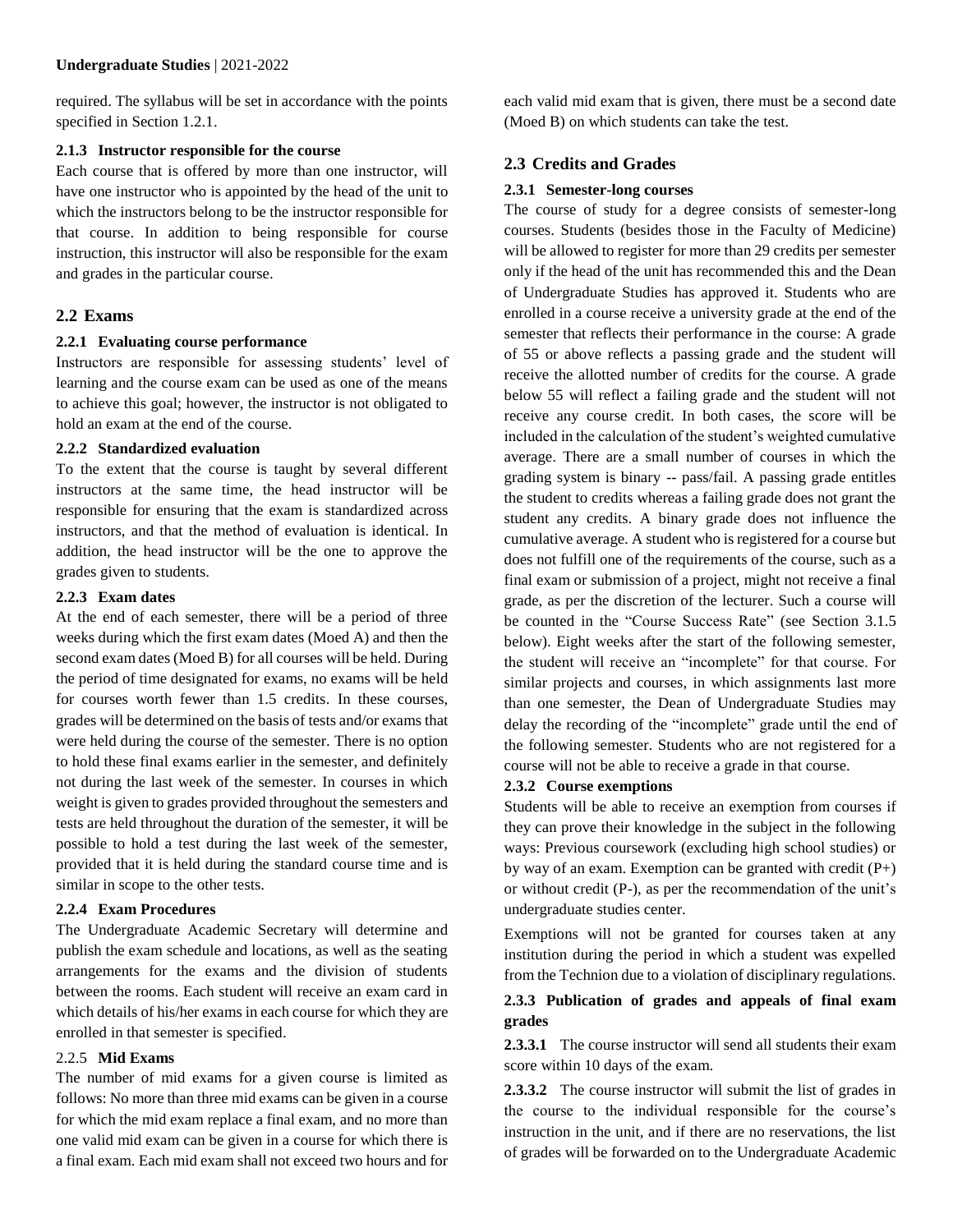Secretary. At the same time, the information will be communicated to the students.

**2.3.3.3** Students who wish to appeal their grade, may do so within four days from when a copy of their exam booklet was made available. For the purpose of filing the appeal, students will be entitled to receive a copy of their exam booklet. Students will submit their request for appeal either orally or in writing, as per the instructions of the instructor.

**2.3.3.4** The course instructor will submit a response to the student regarding his/her appeal of the score on the first exam (Moed A), which is to be submitted in the period specified above, no later than one week before the second date of the exam (Moed B). If no response is provided, the student will be entitled to take the exam again (Moed B) on a special date, which will be at least one week after the student receives a response to their appeal, provided that it is before the exam period of the following semester.

**2.3.3.5** In exceptional cases, changes to this procedure will be approved by the Dean of Undergraduate Studies, especially for courses in which the period of time between the first and second date of the exam is short. In these cases, an effort shall be made to coordinate with the student representatives.

#### **2.4 Reserve Duty**

The Senate recognizes the disruption to students' studies that results from reserve service and from service within the framework of the academic reserve (hereinafter: reserve duty) during the course of the semester and/or the exam period. The Senate calls on the heads of the academic units and lecturers to alleviate the distress of those serving in the reserves and particularly to those serving for long periods of time during the semester (including the exam period). The academic units must make every effort to allow students to complete the course material and all course requirements in the semester in which they are enrolled. The Senate asks all bodies that deal with this matter to do everything in their power so that the disruption is minimized. The purpose of this regulation is to try and minimize the harm to students' studies among those who are serving in the reserves.

Students who serve in the reserves during the semester will be entitled to solutions that will minimize any harm to their studies, the grades that they deserve or the duration of their studies. These solutions, in regard to ensuring that students are able to fulfill course requirements (e.g., tests/exams, labs, practicums), may include a test/exam, practicum, additional work, permission to bring a formula page to the exam, etc., as specified below:

#### **Absence from an exam**

Students are entitled to not take an exam during the exam period and to receive an alternative solution, such as taking the exam at a different date, if one of the following conditions are met:

Reserve service on the day of the exam (except for conferences/interviews in which one can choose the date of participation);

Reserve service of at least three days per week prior to the exam date;

Reserve service of at least 10 consecutive days or 14 days in total during the semester, up until the start of the exam period;

Reserve service of at least 10 days in total during the exam period.

If the course instructor sets another date for the exam as a solution, the date of the alternative exam shall be no later than five weeks after the publication of grades of the second exam date (Moed B). The faculties are responsible for setting the date of the exam for reservists while taking into account the tests and exam dates of other courses in the current semester.

The above instructions also apply to valid tests.

In the case of a "protective" exam, the solution offered will be the responsibility of, and at the discretion of, the lecturer, and will be implemented in such a way that does not harm the student.

Instead of a taking the exam on the alternative date, students will be able to cancel their course registration or can choose to repeat the course at a later time.

In the case that the student chooses to repeat the course:

- The recorded grade will be "incomplete".
- The course will not be included in the course success rate calculation.
- The grade will be recorded in the semester in which the requirements are completed.

Students will be eligible to transfer the course grades they received during the course of the semester in which they had reserve duty, in accordance with the course requirements for the semester to which they are transferring the grades; the instructor shall help the student do so in a way that does not harm the student nor the efforts he/she has invested during the semester in which he/she had reserve duty. The request will be honored by the unit offering the course.

Regulations regarding prerequisites of subsequent courses will not be implemented.

## **Exam appeals**

Students who are not around during the appeal period due to reserve duty, will receive an extension for the date by which the appeal must be filed in accordance with the number of days that they were in reserve duty.

#### **Assignments**

Students who are absent due to reserve duty in the two weeks prior to the submission deadline of an assignment will receive an extension for at least the number of days that they were in reserve duty. In the case that the new submission date falls during the exam period, the deadline will be postponed until after the exam period.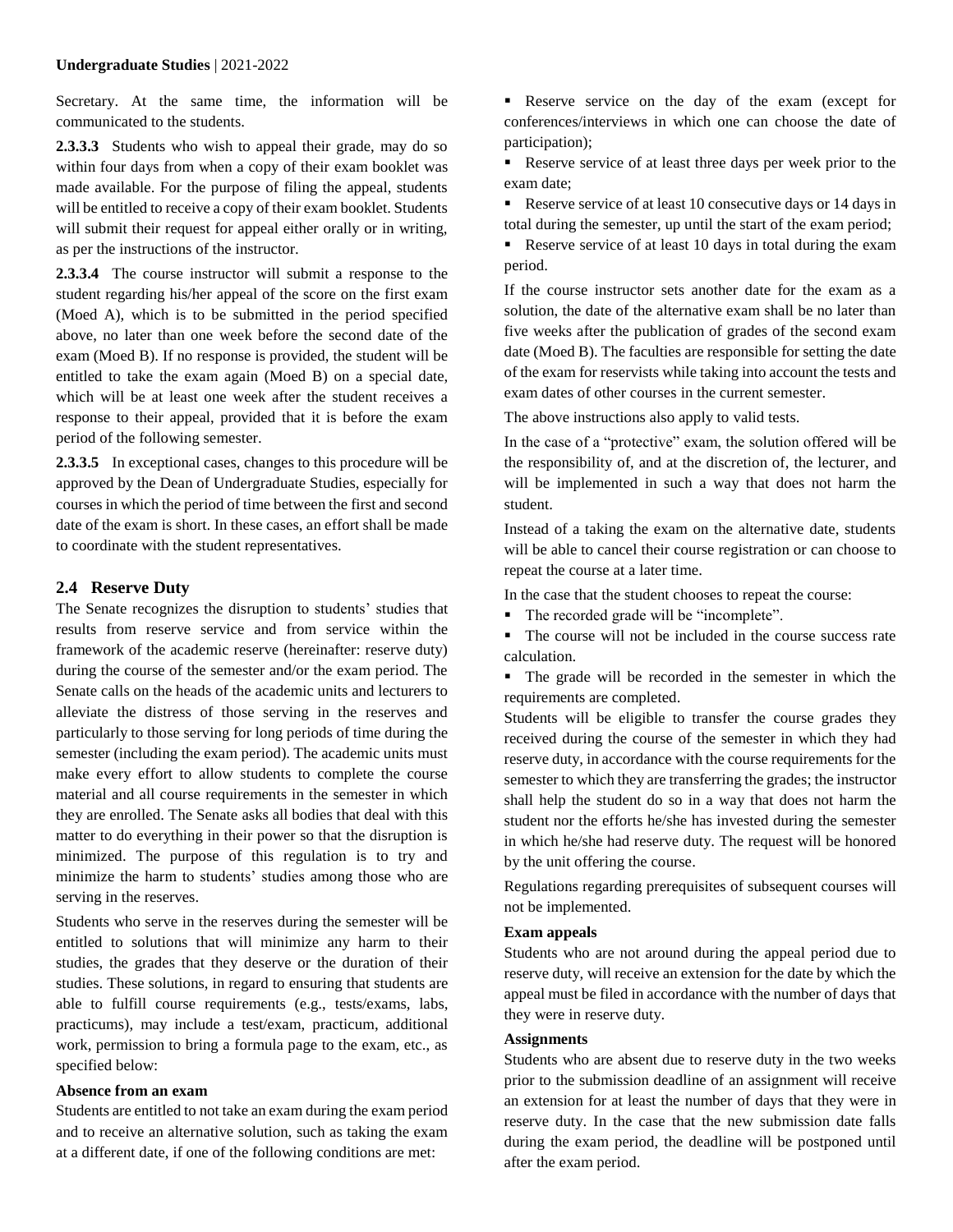The extension will also apply to the students' partners on a group assignment.

For students who missed the submission deadline of a significant number of assignments in the course due to reserve duty of 14 days or longer, the instructor will determine an alternative solution for submitting the assignments.

#### **Time extensions**

Students will be eligible to receive 25% additional time on the first exam that they take in each course during the current semester if one of the following conditions is met:

Active reserve duty for a cumulative period of 14 days during the semester, up until the start of the exam period;

Active reserve duty for a period of 10 days or more in the four weeks prior to the exam period;

Active reserve duty for 10 consecutive days or more during the exam period.

# **2.5 Recognized Social Activity in Exchange for Academic Credits**

Undergraduate students who participated in a recognized social activity for the benefit of the community. without receipt of compensation, in the amount of 26 hours per semester during the course of the year will be eligible to receive one credit towards the general Technion elective credit requirement for their degree.

Undergraduate students who participated in a recognized social activity for the benefit of the community, without receipt of compensation, in the amount of 30 hours throughout the year or served in active reserve duty for at least 14 days throughout the year will be eligible to receive two credits towards the general Technion elective credit requirement for their degree.

The maximum number of credits in regard to Regulation 2.5 that can be grated during the student's degree studies is 2 credits.

## **3. Student Regulations**

## **3.1 Course of Studies in a Bachelor's Degree Program**

## **3.1.1 Counseling**

We recommend that all students utilize academic counseling in their unit to help them to choose a program of study and to assist them with all other academic matters.

## **3.1.2 Course registration**

Students shall enroll for courses for the winter and spring semesters prior to the start of each semester. For courses that are not project-based or laboratory-based, students may make changes to their course list/schedule of classes within the first two weeks of the semester. After the registration and course change period ends (that is, from the start of the semester for project-based and laboratory-based courses and from the start of the 3rd week of the semester for all other courses), changes can only be made in accordance with the guidelines specified in advance by the unit responsible for the course and with the approval of the Dean of Undergraduate Studies.

Starting from the end of the  $4<sup>th</sup>$  week of the semester, or 3 weeks after the end of the second exam date (Moed B) of the previous semester (whichever comes later), no additional changes can be made except for in exceptional cases and with the approval of the Dean of Undergraduate Studies.

New students who do not enroll in any courses in their first semester will not have their place saved at the Technion. In exceptional circumstances, the Dean of Undergraduate Studies will approve of an extension to the start of studies for such students.

## **3.1.3 Exams and re-enrollment in courses**

**A.** Students may take the exam on the first date that it is offered (Moed A) and/or the second date that it is offered (Moed B).

**B.** Students may re-enroll in any course that they have previous taken in order to improve their grade in the course in the two semesters following the one in which they earned a "passing" grade for the first time.

**C.** In exceptional circumstances, additional exam dates will be approved for the purpose of improving one's grade, with the recommendation of the academic unit and the approval of the Dean of Undergraduate Studies. Special consideration will be given to matters related to courses that are offered annually.

**D.** Students may re-enroll in any mandatory courses of their curriculum if the last grade they received in the course was a "failing" grade.

**E.** Students may enroll in advanced project courses or laboratory-based courses (e.g., a "studio" course in the Faculty of Architecture and Town Planning) up to two times at most. The list of courses to which this provision applies will be periodically updated by the Dean of Undergraduate Studies.

**F.** In any case, the last score received is the determining score.

## **3.1.4 Academic excellence**

**A.** The study tracks will be periodically divided, by the Dean of Undergraduate Studies and in consultation with the heads of the academic units, into groups that, for the purposes of this section, are called "study routes." The list of study routes will be published on the Undergraduate Studies website.

**B.** The Dean of Undergraduate Studies will determine and publish, prior to the President's Excellence Awards ceremony held each semester, the numerical thresholds for eligibility for the President's Excellence and Dean's Excellence Awards for each study route. The thresholds will be determined on the basis of academic performance in the previous semester. The thresholds will be set in such a way such that, in each study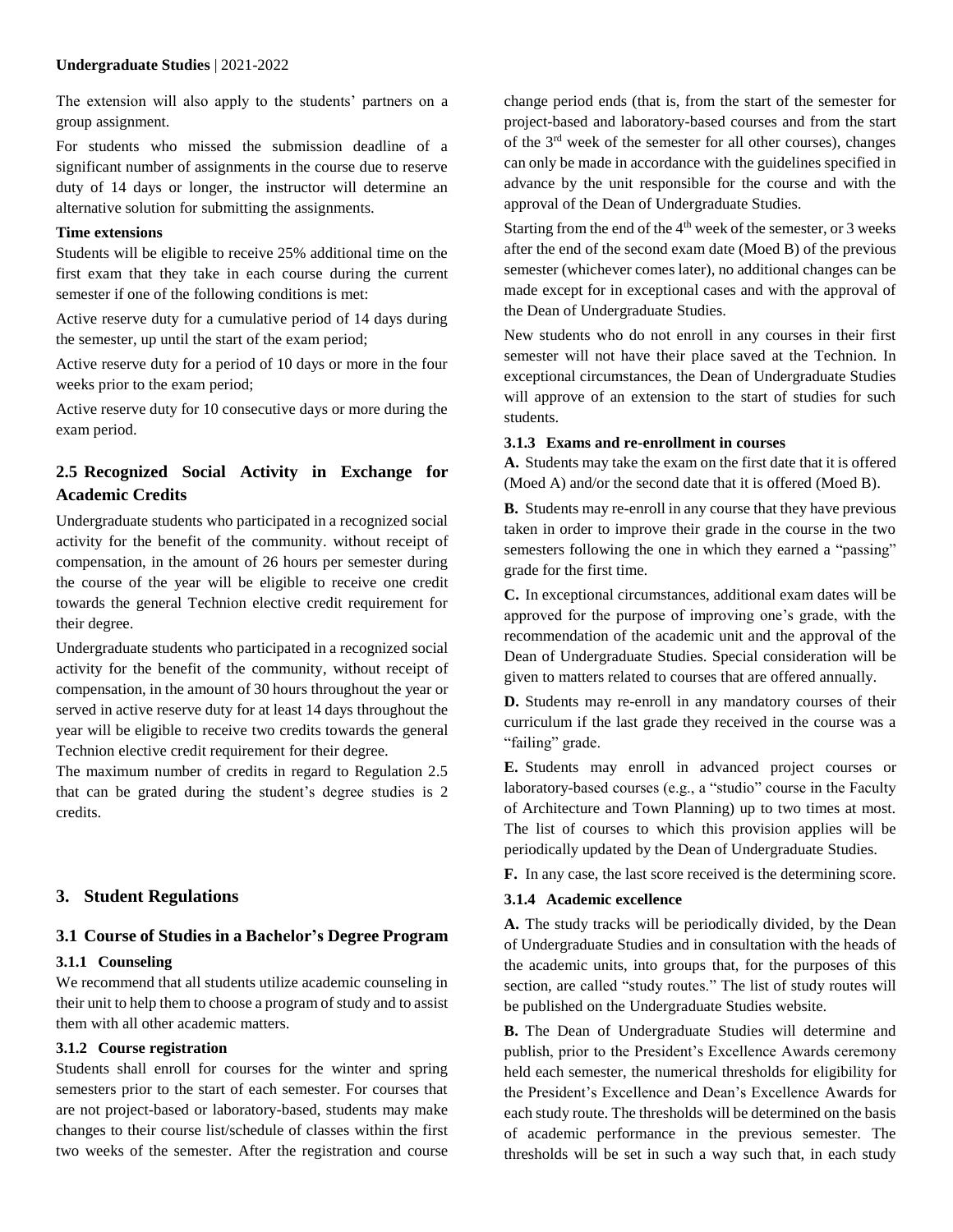route, there will be approximately 3% of students who will receive the President's Excellence Award and approximately an additional 15% of students who will receive the Dean's Excellence Award (including those receiving the President's Excellence Award) – and under the condition that the threshold does not fall under 91 (President's Excellence) and 84 (Dean's Excellence).

**C.** The criteria for receiving the President's Excellence Award are a minimum of 18 accumulated credits earned in courses included in the curriculum for the current semester and an average grade of 91 or above, provided that this average grade does not fall below the threshold set forth in Section B above. The criteria for the Dean's Excellence Award are a minimum of 18 credits earned in courses included in the curriculum for the current semester and an average grade of 84 or above, provided that the average grade does not fall below the threshold set forth in Section B above.

#### **3.1.5 Students in poor academic standing**

**A.** Students will be considered to be in poor academic standing if they meet at least one of the following conditions:

**1.** A weighted cumulative GPA of less than 65.

**2.** A course success rate of less than 66%.

**3.** The student was in poor academic standing in the prior semester and did not fulfill the curriculum set forth for him/her.

**4.** The student did not fulfill his/her obligation to take the Physics Placement Exam by the required deadline (see Regulation 1.3.2).

**5.** The student did not complete his/her English studies requirement by the end of the fourth semester of his/her studies (see Regulation 1.3.3).

**6.** The student did not complete his/her Hebrew studies requirement by the end of the second semester of his/her studies (see Regulation 1.3.4).

**7.** The student has been studying for the degree for two years or more beyond the standard number of years designated for the degree; that is, the student is in his/her  $13<sup>th</sup>$  semester or beyond (of a four-year degree program) or in the  $11<sup>th</sup>$  semester or beyond (of a three-year degree program), and so on.

**8.** The student has accumulated fewer than 27 credits during the first two semesters of his/her studies from the recommended course schedule of the study track in which they are enrolled. For the purpose of this clause:

- The English requirement will be recognized as an accumulation of 2 credits, and the Physics requirement will be recognized as an accumulation of 4 credits. Students who are exempt from taking the Technical English course or for whom the course does not appear on the course list for their first year of the study track, will be "debited" 24 credits.

- This clause does not apply to students who have been admitted to the Technion on the basis of their academic background.

**B.** Students' progress in their degree program will be evaluated at the end of the first and second semesters and, in more advanced years, also at the end of the summer semester, and after other semesters as required by regulations.

**C.** Students who are in poor academic standing will be invited to their academic unit for counseling and guidance. The academic unit will hold a discussion and, depending on the severity of the student's situation, will recommend – to the Dean of Undergraduate Studies – conditions for continuing on in the program (e.g., specifying a a mandatory course of study/curriculum for one semester or one year, or other requirements) or will recommend that the student's studies be terminated. During the course of the discussions, the student will have the right to make his/her arguments. In addition, consideration will be given to the opinion of the Student Counseling and Support Center as well as to special circumstances such as reserve duty. The academic unit will inform the student of its recommendation, which will be shared with the Dean of Undergraduate Studies who will make a decision about how to proceed. The academic unit will determine the responsible body for providing counseling and guidance, as well as the procedure for the discussions regarding discontinuing students' studies, and will be responsible for informing the students and the Dean of Undergraduate Studies of these decisions. A student whose studies have been terminated will be entitled to appeal the decision in writing or orally to the Dean of Undergraduate Studies.

**D.** Students who were in poor academic standing when their studies were terminated or when they discontinued their studies on their own accord will be able to apply to return to their study program after two years from the date that their studies were discontinued (see Regulation 3.1.6).

## **3.1.6 Admission for students with a prior academic background, and returning to studies after a break**

Students in good academic standing who discontinue their studies on their own accord will be able to apply to return to their studies at any time. If they have already completed one or two semesters, they will be able to choose between an admission procedure that is based upon an agreement or an admission procedure that is based on the unit's recommendation and the approval of the Dean of Undergraduate Studies. If students have completed at least three semesters, they will be admitted to the Technion on the basis of the unit's recommendation and with the approval of the Dean of Undergraduate Studies. The unit will recommend to the student a course schedule to follow to complete his/her degree and may add specific requirements such as repeating courses in which the grade earned was less than 65, the extent of prior courses that need to be completed, and the duration of studies.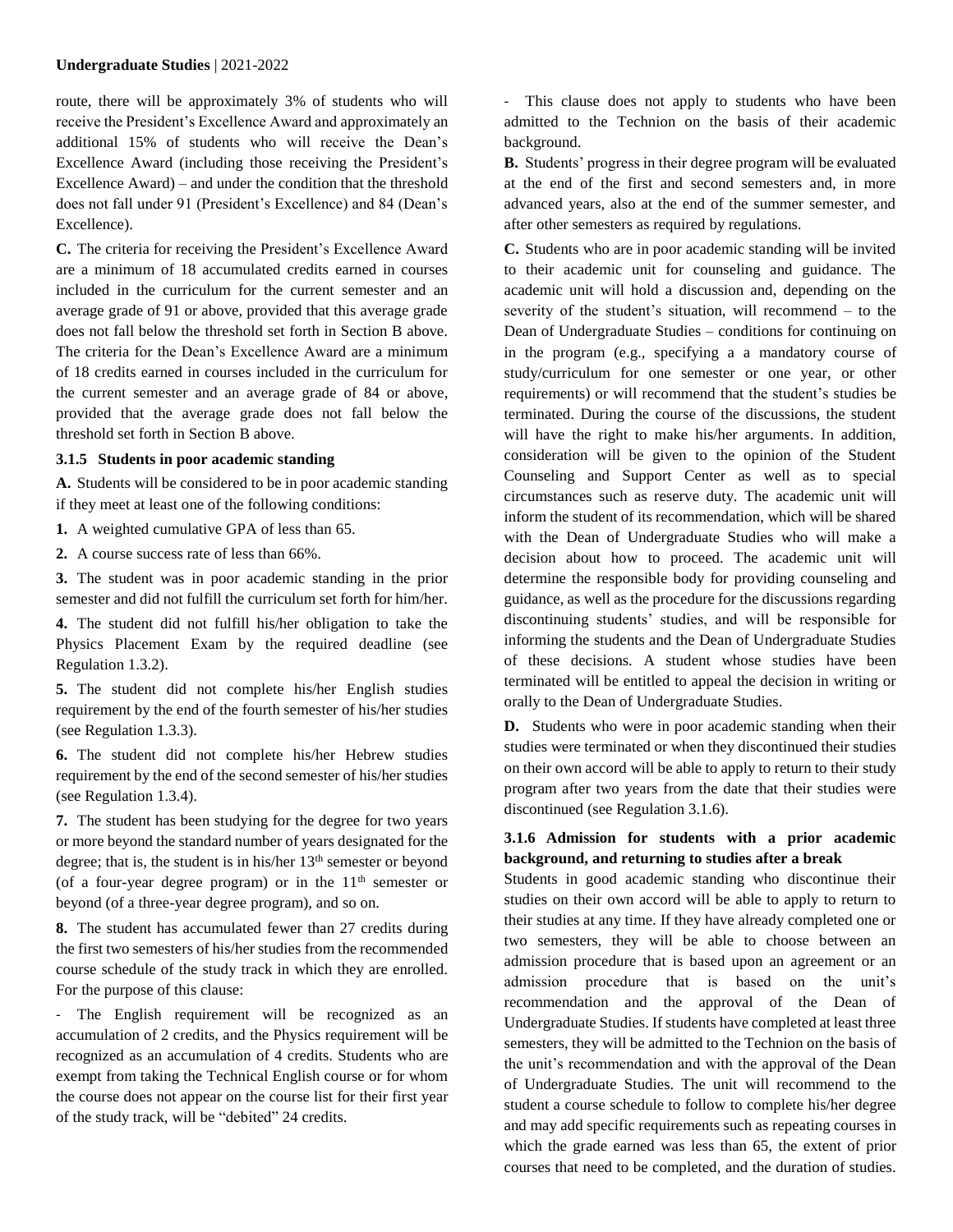Students who return to their studies after a prolonged break (over 3 years) will have a plan determined for them regarding courses that need to be completed in the scope of 10-25 credits. The unit's recommendation will be sent to the Dean of Undergraduate Studies for approval, who will be in charge of making the final decision.

Students who were in poor academic standing when their studies were terminated or when they discontinued their studies on their own accord at the Technion or any other institution, will be able to apply to return to their study program two years from the date at which their studies were discontinued. Students who discontinued their studies on their own accord after only one semester will be able to request a shorter break period, however, this is subject to the approval of the academic unit. Admission for students whose studies have been terminated or who discontinued their studies on their own accord after completing only one semester will be based on the standard admission requirements of the unit to which the student wants to be accepted. Requests to return to one's studies among students who have completed at least two semesters require the approval of the Dean of Undergraduate Studies in addition to meeting the admission requirements. Requests to return to one's studies for students who have completed three or more semesters will be discussed by the academic unit to which the student wants to be accepted. The academic unit may require that the student take courses in an external setting during the years in which they are on a break from their studies at the Technion, and may specify an agreement stating that completion of these courses will serve as additional condition for admission. The academic unit will determine the required curriculum for the degree, and may add specific requirements such as a requirement to repeat courses in which the grade earned was less than 65, the extent of prior courses that need to be completed, and the duration of studies. Students who return to their studies after a prolonged break (over 3 years) will have a plan determined for them regarding courses that need to be completed in the scope of 10-25 credits. The unit's recommendation will be sent to the Dean of Undergraduate Studies for approval, who will be in charge of making the final decision.

#### **3.1.7 Transferring admission tracks**

Students will be able to transfer from one admission track to another, in accordance with the following guidelines: Up until the end of the second semester of their studies at the Technion, students will be able to transfer if their admission data meet the admission threshold set by the unit. The transfer will be conditional on their academic standing after they have fulfilled the requirements of the semester in which the application is submitted (a GPA of at least 65, a course success rate of at least 66%).

Students who have completed at least two semesters at the Technion and have taken courses from the standard course basket (as approved by the Senate on May 23, 1993) and whose performance ranks at the top 25% of the corresponding group of students within the study track to which they wish to transfer, will be admitted to their desired study track.

Applications from students who have completed at least two semesters at the Technion but whose performance is not in the top 25%, or who have not taken courses from the relevant course basket, as well as applications from students who have not yet completed two semesters at the Technion and who are in poor academic standing, will be forwarded on to the unit. The unit will submit a recommendation to the Dean of Undergraduate Studies regarding their admission on the basis of their academic performance at the Technion and their initial admission data.

#### **3.2 Bachelor's Degree Completion**

#### **3.2.1 Degree eligibility**

Students who have completed an approved degree program with a GPA of 65 or above are eligible to receive their degree.

# **3.2.2 Additional degree and a post-graduate program**

## **A. Additional degree**

Students who are studying at the Technion and who wish to pursue an additional bachelor's degree will be able to apply for enrollment in the integrated study track in the additional unit in which they wish to study. Their application will be considered only after they have accumulated at least 72 credits.

The second unit in which the student wishes to study must submit their recommendation to the Dean of Undergraduate Studies for approval, on the basis of the student's academic performance, and the unit will determine the curriculum that the student will need to complete which will include all mandatory content for the additional track, with the exception of courses that the student has already completed or will complete in the track of his/her "home" faculty. The minimum credit points that the student must accumulate in both tracks will be 0.75 of the total points that must be accumulated in each track.

For example, if a student is studying in a track at the Technion in which 160 points must be accumulated, and wants to study for another degree in a track in which 120 points must be accumulated, then in total, he/she must accumulate at least 210 points, and therefore, the remaining credits that the student must complete will consist of at least 50 points.

The program of study in the secondary track will be approved by the Dean of Undergraduate Studies. Students who complete the requirements of the track will be awarded the additional degree if their GPA in the secondary program is 65 or above, and only after they complete their studies in their home faculty.

#### **B. Post-graduate program**

Technion students and graduates of the Technion or other recognized academic institutions can learn an additional field of study in addition to that in which they earned their first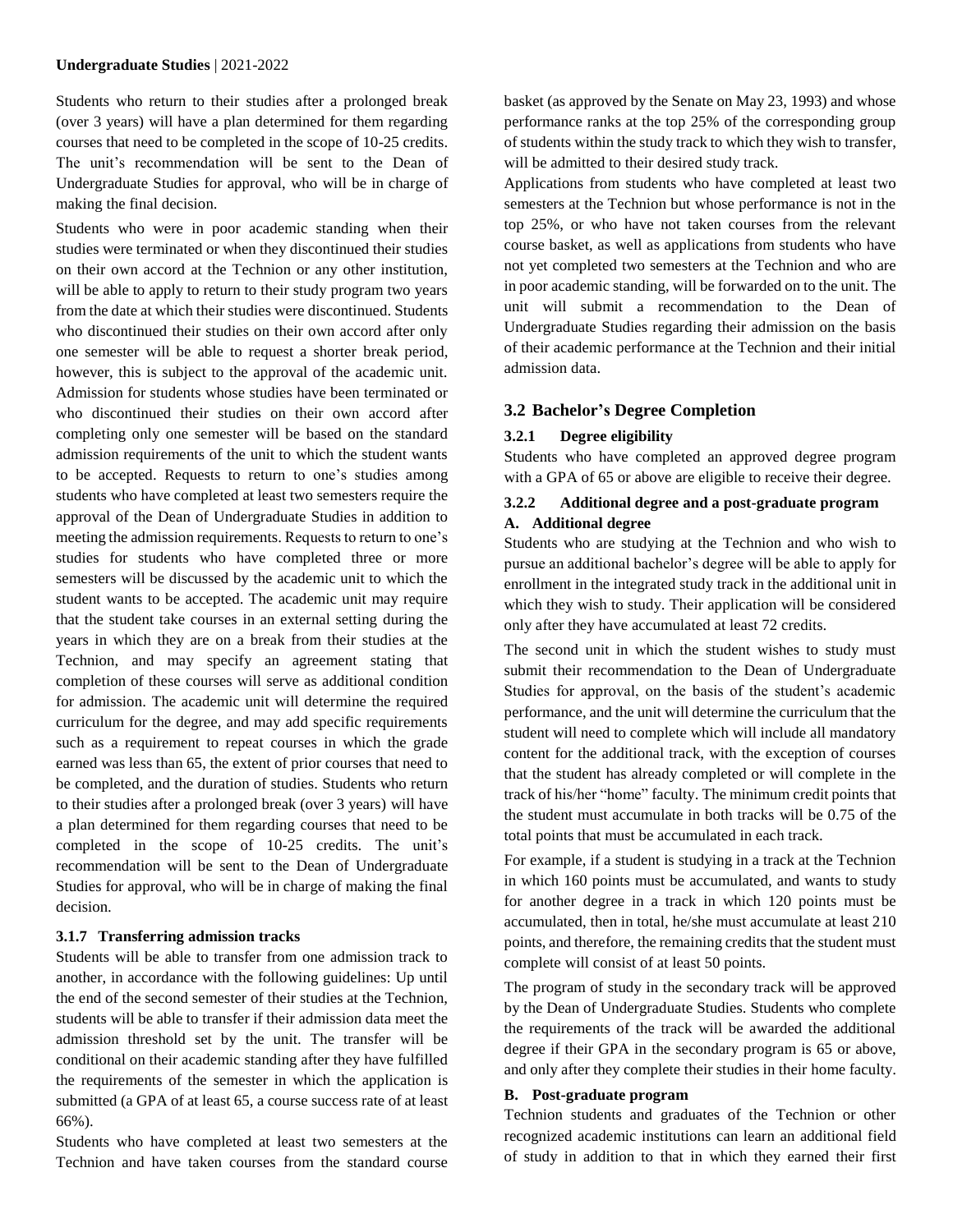degree through the framework of the "Post-Graduate Program." Students will receive an additional certificate, that will constitute an addition to the original diploma. This diploma is not a separate degree but rather a "postgraduate" certificate. The scope of studies in the "Post-Graduate Program" after a 3 year degree includes at least 45 credits. The scope of studies in the "Post-Graduate Program" after a 4-year degree includes at least 56 credits. In the Faculty of Education for Science and Technion, it is possible to earn a certificate within the context of the "Post-Graduate Program" by completing 36 credits.

#### **3.2.3 Minimum Technion credits**

This regulation applies to students who studied at another academic institution but did not complete their undergraduate studies at that institution. Students who have received credits for their previous studies at any academic institution will be required to complete at least 40 credits at the Technion in order to receive a bachelor's degree from the Technion. The curriculum will be determined by the unit to which the student was admitted.

#### **3.2.4 Levels of academic distinction**

The study tracks will be periodically divided by the Dean of Undergraduate Studies, in consultation with the heads of the academic units, into groups which will be called "study routes" for the purposes of this section. The list of study routes will be published on the Undergraduate Studies website.

The Dean of Undergraduate Studies will determine and publish, prior to the graduation ceremony held each year, the numerical thresholds for the academic distinction of summa cum laude and cum laude for each study route for the year leading up to the ceremony in the following year. The thresholds for the following year will be determined on the basis of the academic performance of graduates in that study route in the previous semester. The thresholds will be set in such a way that, in each study route, approximately 3% of students will graduate summa cum laude and approximately 15% of students will graduate cum laude (including those who graduate summa cum laude). The determination of each graduate's level of distinction will be made upon confirmation of graduation.

The criterion for distinction is the student's GPA for the list of courses for their degree, which must be 91 or above, provided that this GPA is above the threshold set for the summa cum laude distinction in his/her study route. The criterion for honors is the student's GPA for the list of courses for their degree, which must be 84 or above, provided that this GPA is above the threshold set for the cum laude distinction in his/her study route (and the student is not eligible to receive a degree with summa cum laude). This is in effect from the 2007-2008 class year, June 2008 graduation ceremony.

#### **3.2.5 Graduation dates**

Each student's date of graduation is determined on the basis of the date on which the last grade was received, and will be set for the first of the month following that date. Confirmation of graduation will be provided by the Dean of Undergraduate Studies.

#### **3.2.6 Diplomas**

Upon completion of all degree requirements, students will specify all the courses that they took towards their degree and all courses that they took beyond the requirements. The diploma will include all courses classified as degree courses and will appear in ascending order (by course number), as well as a list of all courses classified as being beyond the requirements. If a student has repeated a course, only the most recent time that the course was taken will appear on the diploma (any courses that were not completed will not appear on the lists, but if the course was taken previously and the student received a grade, that grade is valid and will appear on the lists).

# **Appendix A: Procedure for Submitting a Curriculum**

This procedure refers to the preparation of curricula, which are submitted by the council of the academic units to the Standing Committee for Undergraduate and Graduate Studies, via the Central Committee. A curriculum proposal must include the following components:

#### **A. Summary of study program requirements for the degree**

1. The total number of credits, between 155-165 (or between 116-124 for a three-year degree). In units in which the bachelor's degree requires additional content credits, the number of credits will be updated accordingly.

2. Mandatory course requirements and a list of mandatory courses (including foundational courses, in accordance with the requirements of the Senate).

3. Requirements for elective courses and a list of the elective courses, and the extent of it, as determined by the unit. The total elective course requirements, as per this clause, will not be less than 30 credits for a four-year program (20 credits in programs that award dual or combined degrees, which are not in a singleprogram format as defined by The Council for Higher Education) and 20 credits for three-year programs (15 credits in programs that award dual or combined degrees, which are not in a single-program format as defined by The Council for Higher Education); in addition, there must be a reasonable number of choices from which students can select the elective courses.

4. Completion of requirements through enrollment in general elective courses, amounting to at least 12 credits (10 credits in a three-year program), of which 6 credits are for mandatory enrichment courses.

#### **B. Recommended course of study/curriculum**

1. The unit must submit a recommended course of study for 8 semesters (6 semesters in a three-year program).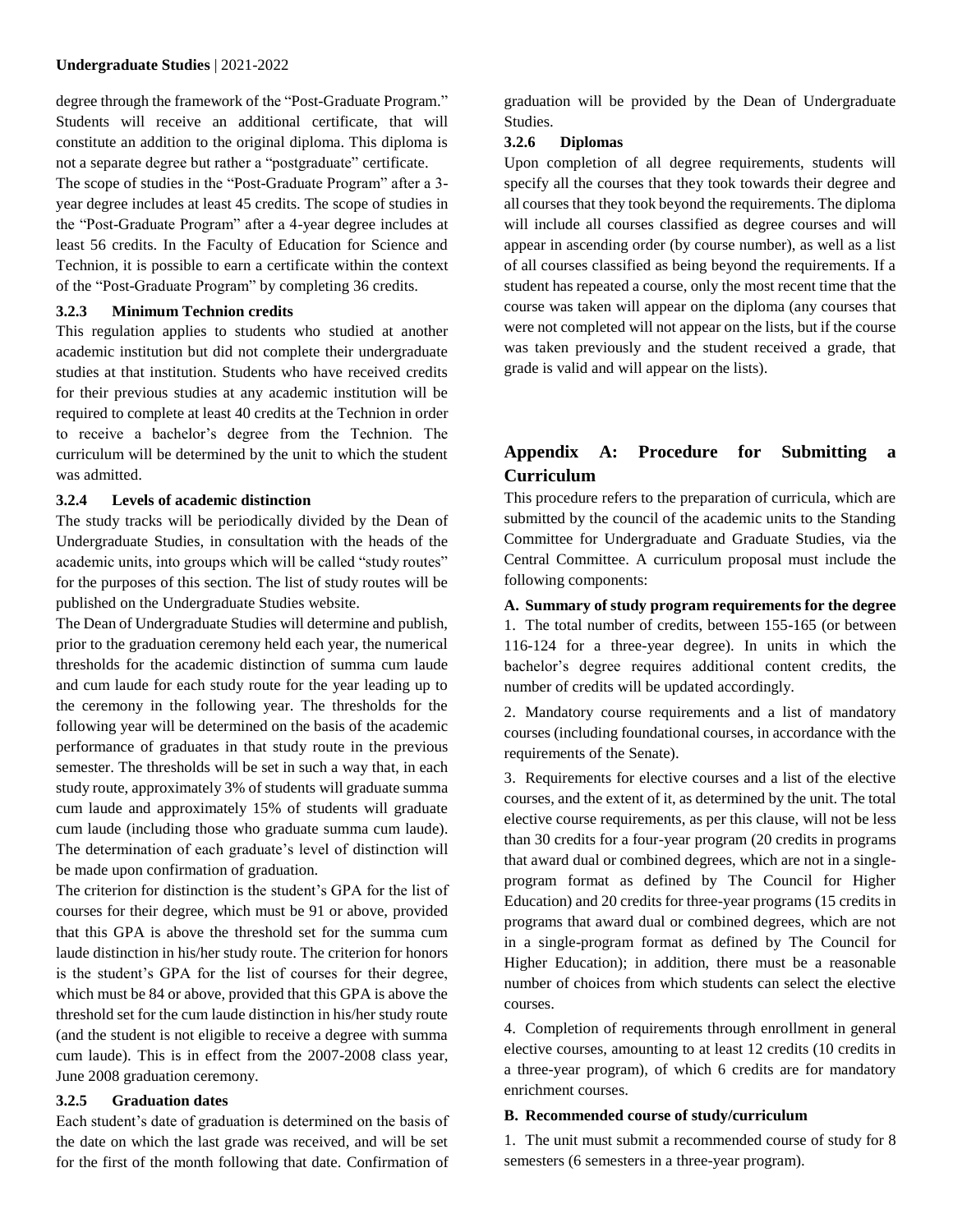2. The recommended curriculum will apply to students who begin their studies in the winter semester or spring semester following the approved curriculum.

3. The curriculum must meet the following criteria:

 Completion of fundamental courses within the first 5 semesters.

 The curriculum must comply with the prerequisites and corresponding requirements, as specified in the syllabus.

• The number of credits per semester will be between 18-22 (18-20 in the first semester), and attention should be paid for ensuring that the number of contact hours is reasonable; 30 contact hours is typically the maximum.

 The number of final exams per semester in the recommended curriculum should not exceed 7.

 The "Advanced Technical English B" course was included in one of the first three semesters.

## **C. Syllabi for new courses or changes to a syllabus**

## **D. Additional guidelines**

1. The curriculum and prerequisites should allow a competent student to complete their studies within 7 semesters, without enrolling in a summer semester; the recommended curriculum should be examined through the perspective of the student.

2. Making changes to foundational courses will be possible once every 3 years, with the exception of turning a mandatory course into an elective course.

## **E. Disclaimer**

An explicit statement that the curriculum meets the credit accrual guidelines, as well as the requirements and criteria included in detail below. If there are any deviations, the statement must indicate this explicitly and the matter will be brought up for discussion within the Standing Committee for Undergraduate and Graduate Studies.

# **Appendix B: Procedure for Establishing Tracks and New Specializations**

## **Definitions:**

- Track a program of study that leads to a separate degree.
- Specialization a program of study with a particular concentration for which the student's participation is recorded only on the transcript.

When an academic unit, with the approval of its council, proposes to establish a new track that leads to a separate degree, a proposal for approval shall be submitted to the Standing Committee through the Academic Development Committee. When an academic unit decides, through its council, to establish a new specialization within the framework of the study program, it shall be sent to the Standing Committee for approval. Approval for new courses within the same specialization shall be carried out in accordance with the existing procedure for approving courses.

# **Appendix C: Decisions of the Kogan Committee for Foundational Studies**

1. Foundational courses will be offered to all academic units at the Technion. There will no course adjustments for academic units due to special arrangements. The topics in the foundational courses will be determined by the units responsible for them (mathematics, physics, chemistry, biology, English, and computer science) in collaboration with committees that will be determined by the Senior Vice President for each of the units. These committees will condense the needs brought up by the units receiving the services, thus assisting in the construction of the foundational courses.

2. The Faculty of Architecture and Town Planning, the Faculty of Medicine, the Faculty of Biology, and the area of Economics and Management in the Faculty of Industrial Engineering and Management will be exceptions. Committees shall be established that will discuss the framework for foundational courses in their units.

3. There will be a requirement to complete 40 credits of foundational courses. These credits will be divided as follows:

15 credits in mathematics courses,

12 credits in the natural sciences (Physics, Chemistry, and Biology),

4 credits in Introduction to Computers,

3 credits for Technical English,

6 credits to be selected from Mathematics courses and Natural Sciences courses.

4. In the Science units (Mathematics, Physics, Chemistry, and Biology), it will be mandatory to take courses that total a minimum of 6 credits from the basket of courses in the Natural Sciences, which are not offered by the unit itself.

5. The choice of courses from the Mathematics and Natural Sciences baskets will be made by each unit, in accordance with its needs. For example, a unit can choose some of the courses from the baskets of natural sciences and physics, and some of the courses from chemistry or biology.

6. Within the framework of general studies, special divisions will be organized and each of them will include a number of relevant courses.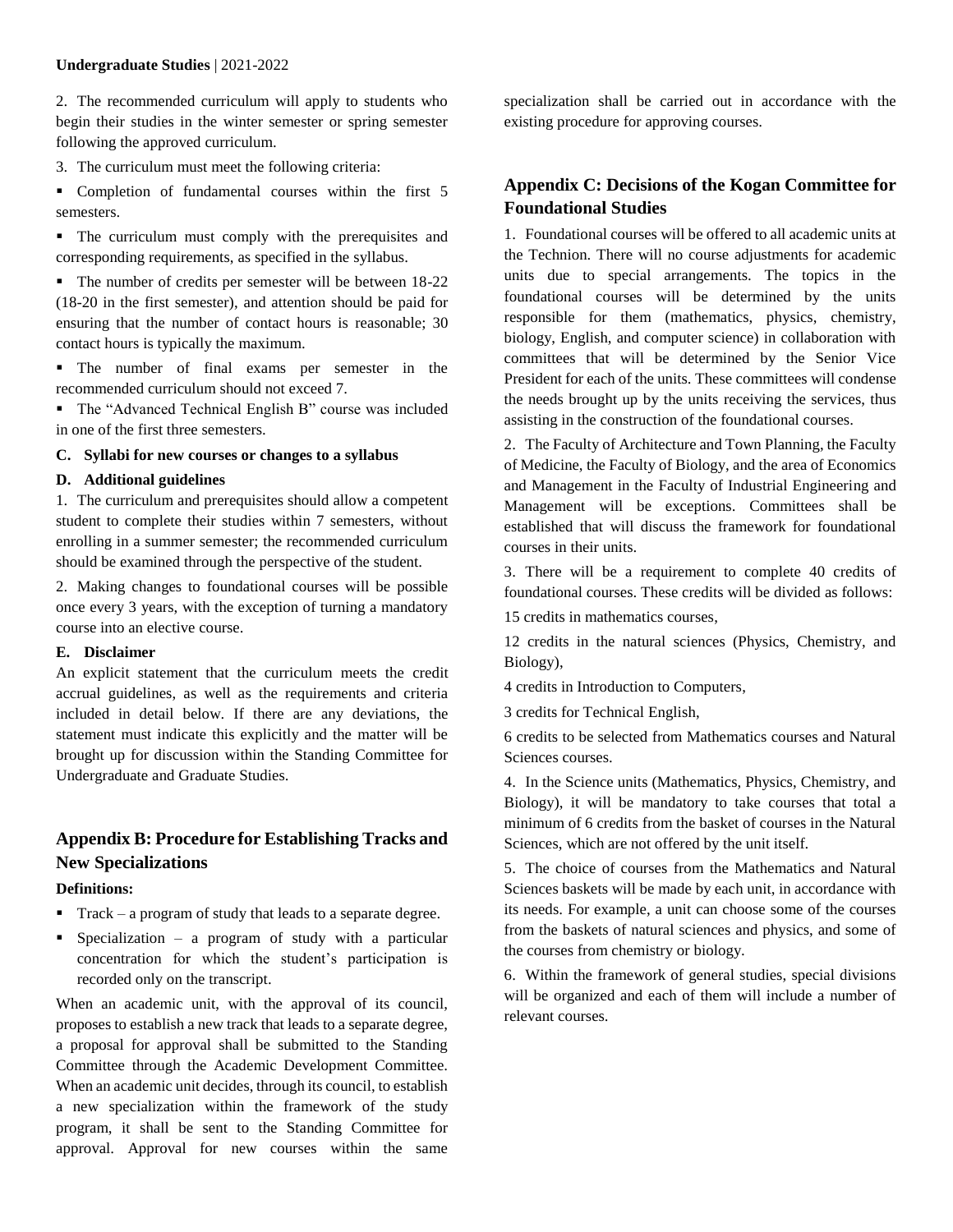# **Appendix D: Exam Procedures and the Provision of Grades**

## **1. Purpose**

The purpose of this procedure is to establish rules for exams and the provision of grades, as is customary at the Technion.

## **2. Instructor responsible for the course; standardized assessment**

For each course that is offered by more than one instructor, the head of the unit offering the course will appoint an instructor who will be responsible for that particular course. In addition to the instructor's role of being responsible for the course, this instructor will also be responsible for the exam, grades, and grade appeals in the course; will ensure that the exam is uniform across all instructors; and will ensure that the assessment method is identical for all students enrolled in the course. The Dean of Undergraduate Studies may approve exceptions to these instructions. The instructor in charge will be the one who will approve the grades given by the instructors who teach the course and the graders of the exam.

## **3. Method of teaching for the course; exams; grade components**

At the start of the course, teachers must specify the teaching objectives and requirements to the students of the course, including attendance requirements, exams, assignments, quizzes, tours, etc., as well as the implications arising from partial fulfillment of course requirements. The details of the material that will be taught in the course will be included on the course syllabus, as determined by the course instructor, in addition to the material that will be taught in class. At the start of the course, and at the latest within the first two weeks of the semester, the instructor will determine the components of the final grade, the weight of each component and how each component will be weighed, and will inform the students of this in writing or on the course website. If exams will be held in the course, the instructor must inform the students in advance what type of exams will be included. The instructor of the course cannot change the components of the final grade during the semester, except in exceptional circumstances and with the approval of the head of the academic unit. The instructor appointed to be responsible for the course will also be responsible for all that is stated in this section (see point 2 above).

Exams are typically held at the end of each semester. Students who have fulfilled the academic requirements of the course and paid tuition, in accordance with their obligation and subject to tuition regulations, will be permitted to take the exam. Final exams include a first date of exam (Moed A) and a second date of exam (Moed B). Tests given during the course of the semester typically only have one date on which students can take the test.

## **4. Exam arrangements; performance evaluations; multiple-choice exams**

- 4.1 The purpose of the exam is to evaluate students' understanding of the course material.
- 4.2 In accordance with the schedule, as determined by the Undergraduate Studies Secretariat, the instructor responsible for the course will prepare the exam. It is advisable for the instructor in charge of the course to consult with the other instructors, who are also proficient in the course material, to ensure that the exam addresses the material specified in the syllabus, that there are no errors in the questions and that they are clearly worded, that the duration of the exam is reasonable and that the exam content matches with the course content. The instructor will be in charge of getting the exam printed and copied, as well as for holding onto it and bringing it to the exam location. If necessary, the instructor will be able to enlist the services of the Undergraduate Studies Secretariat to make copies of the exam while ensuring its confidentiality.
- 4.3 The relative weight of each question should be specified in the exam questionnaire. It is also recommended that the relative weight of each component of the question, if applicable, be specified in the exam questionnaire.
- 4.4 Any exams that include multiple-choice questions ("American" style questions) should have at least three exam versions. In other words, there must be at least three exam forms that will have the questions and/or answer choices appear in different orders.
- 4.5 For oral exams, it is recommended that they be conducted in the presence of at least two examiners/graders.
- **5. Exam dates; exam rooms; exam duration**
- 5.1 The exam schedule will be determined and published for the students to see prior to the course registration period. After the exam schedule is published, it is strictly forbidden to make changes/cancellations/additions. If a need arises to make changes/cancellations/additions due to justifiable reasons, a written process will take place (as opposed to a verbal one) such that the faculty teaching the course will submit an organized request to the Dean of Undergraduate Studies. The instructor will commit to solving any problems that arise as a result of the change. The request will be approved if the following conditions are met:
- 1. All students provide their consent in writing.
- 2. The change is acceptable to the instructor.
- 3. There are available rooms to hold the exam.
- 4. The faculty making the request will take care of announcing the change.
- 5.2 The exam schedule and exam rooms will be determined by the Secretary of Undergraduate Studies, after receiving, in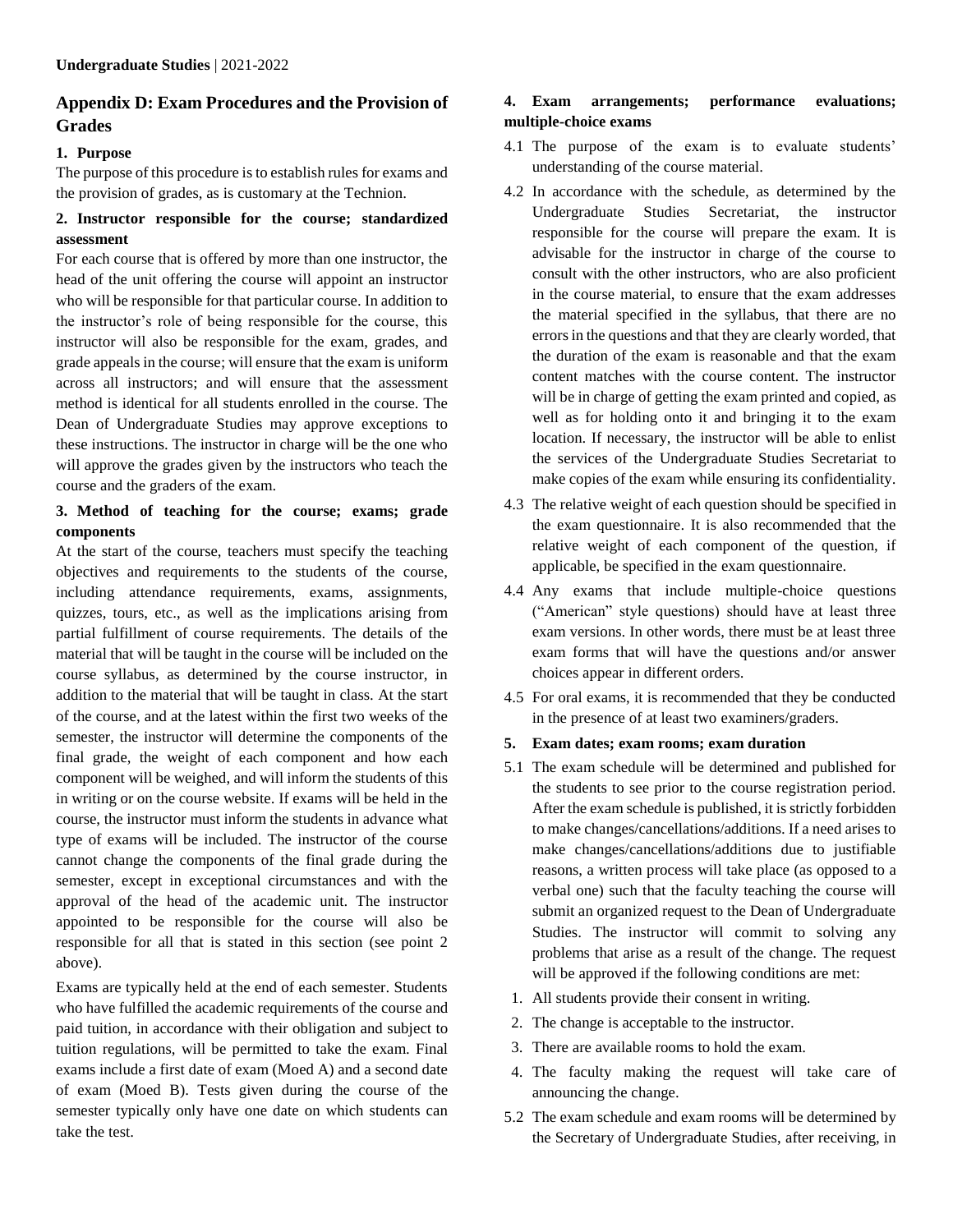advance, the list of exams, including exam durations, dates, and other requirements, from the unit.

- 5.3 As a general rule, the time allotted for the exam may not exceed three hours in total. Any deviation from this rule requires the approval of the unit's undergraduate division and the Dean of Undergraduate Studies.
- **6. Identification of examinees; instructions for examinees; instructions for exam supervisors; exam supervision**
- 6.1 Examinees must arrive to the exam room at least 10 minutes prior to the start of the exam with their student ID or their ID card. Students who do not have an ID card can only take the exam after the course instructor identifies them, or if an appropriate arrangement has been made between the student and the instructor.
- 6.2 Students must be seated in specified room that they were assigned to take the exam, and not in a room of their choosing. If a list of seating arrangements has been prepared, students must sit only in the seat designated for them and not in another seat of their choosing.
- 6.3 The Secretary of Undergraduate Studies shall notify the heads of the units regarding the number of supervisors that are required to be in each room.
- 6.4 Students will act in accordance with the instructions given by the exam supervisors while in the exam room. The exam supervisor may, at his/her discretion, move a student to another seat at any time. Upon entering the exam rooms, students will leave their belongings at the entrance (including electronic means of communication which must be turned off). They will only come into the exam room with the material that is permitted for the exam, will sit in the place designated for them by the supervisor and will avoid having any conversations. During the entirety of the exam, it is forbidden to have within reach, in the exam room, or next to the exam room any material that is related to the exam itself or the subject of the exam, except for material that has been permitted by the instructor. If a calculator is needed for the exam, only simple scientific calculators that have no means of communication can be used.
- 6.5 A student who enters the exam room and receives the exam is considered to have participated in the exam. Students may not leave the exam room during the first hour except for going to the bathroom, as specified in Section 6.7 below. Students will not be allowed to enter the exam room after 30 minutes or more have passed during the start of the exam.
- 6.6 The course instructor, or someone appointed by him/her, must be present at the start of the exam and be available throughout the exam to answer students' questions. In cases in which the exam is supervised by external supervisors, the instructor must arrive to the exam room

prior to the start of the exam to guide the supervisors. The role of external supervisors is to oversee the exam only. Any deviation from the guidelines for supervisors is conditional on the approval of the Dean of Undergraduate Studies and with prior coordination.

- 6.7 For exams that last two or more hours, bathroom breaks will be permitted during the middle third of the exam. Bathroom breaks will be conducted in an orderly manner by the supervisors.
- 6.8 In very exceptional circumstances, the instructor in charge, or someone on his/her behalf, may decide to provide extra time on the exam for all students. Extra time for certain students will be given on the basis of approval from the Dean of Undergraduate Studies only; the instructor must respect this approval. The student must bring with him/her the time extension approval and present it to the supervisors at the exam. All students eligible for time extensions will sit in a separate room (if possible) that will be devoted for time extensions.
- 6.9 If additional supervisors are needed (in addition to the external supervisors and the course instructors and their assistants), the head of the unit will utilize the list of assistants and instructors in the unit and divide the supervision load among them. Adjunct instructors will only supervise exams that they teach. The remainder of the instructors in the unit and all the assistants and facilitators will supervise the exams in the unit, in accordance with the instructions of the head of the unit. For exams in which there are no external supervisors, the supervisors will receive a copy of the "Instructions for Exam Supervisors" document from the Undergraduate Studies Secretariat and will fulfill their role accordingly. Any unusual event during the exam will be reported on the supervision form.
- 7. **Grading exams; publishing grades**
- 7.1 The instructor in charge of the course is responsible for the grading of the exams. Written exams and tests conducted at the exam dates stipulated in Section 2.2.3 of the Undergraduate Studies Regulations and Procedures will be graded without seeing the name of the examinee on the exam notebook. The instructor in charge of the course can be assisted by assistant instructors, but the final grade must be provided by him/her only. If there is no option to do so logistically, then it will be done by another senior instructor, as determined by the head of the unit. It is recommended that teaching assistants and undergraduate students who grade practicums do not grade final exams.
- 7.2 The instructor in charge of the course will be personally responsible for submitting the list of students' scores in the course to the unit's Undergraduate Studies Secretary. The grades will be sent from the instructor to the head of the academic unit responsible for teaching the course, and if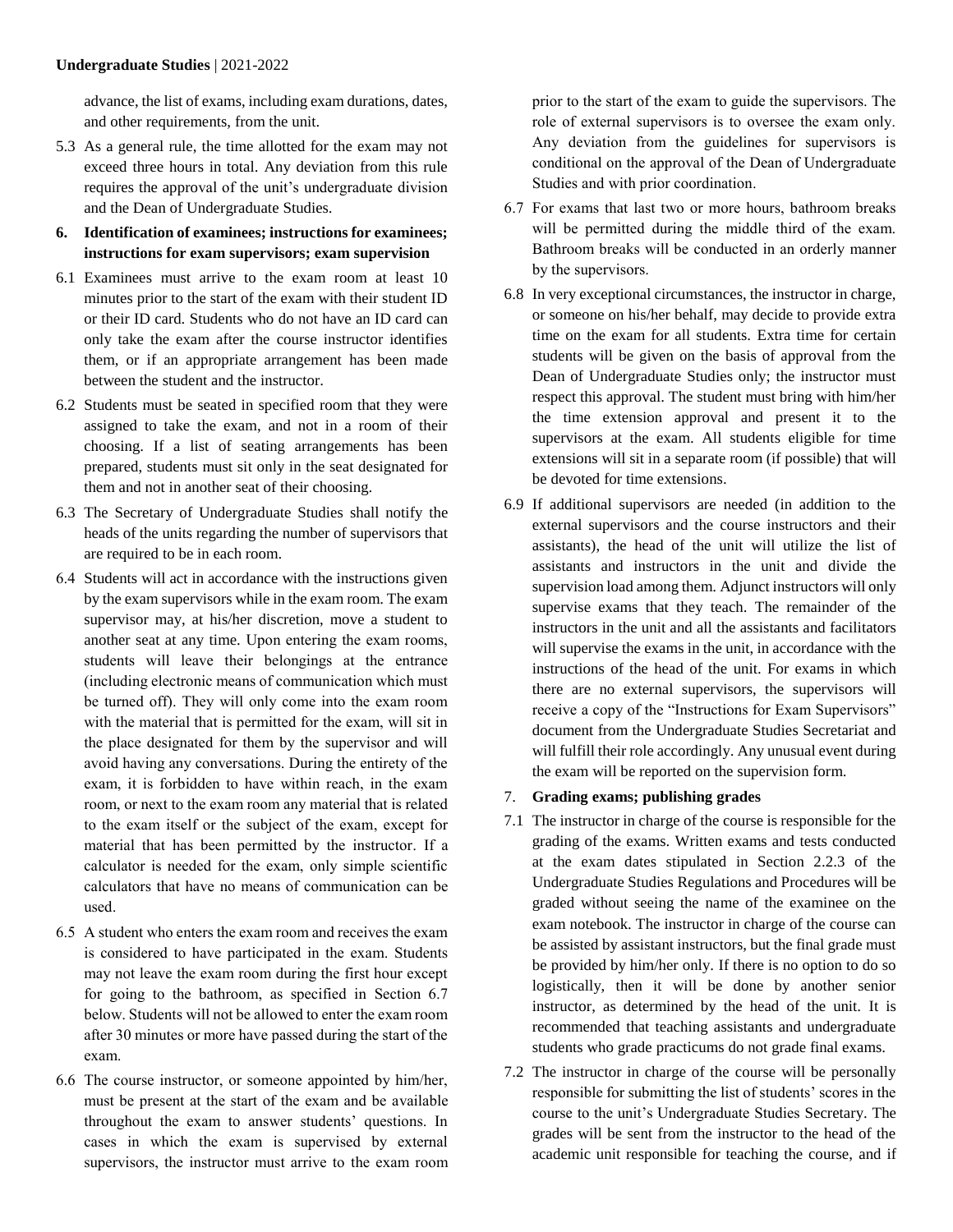he/she has no reservations, the grades will be sent for publication. The course instructor is responsible for publishing course grades within 10 days from the date of the exam.

- 7.3 Students may take the exam on the first date that it is offered (Moed A) and/or the second date that it is offered (Moed B). It is recommended that students take the exam on the first date. Students are not allowed to take three exams for the same course in the same semester. In all cases in which a student takes more than one exam in a given course, the last grade that they received will be the final grade.
- 7.4 Students may receive a photocopied or scanned copy of their exam notebook within a reasonable amount of time following the publication of grades.

## **8. Grade appeals**

- 8.1 Students may file an appeal within 4 days of when a copy of their exam notebook becomes available.
- 8.2 The appeal must be submitted in writing on a form that can be obtained from the unit. The student must specify his/her reasons for filing the appeal on the form. The student filing

the appeal will be made aware that the entire exam may be re-graded, and not just the sections that he/she specified in the appeal. Thus, the appeal may result in no change to the grade, a higher score or a lower score. There is no right to appeal a grade on an oral exam.

8.3 The course instructor must respond to appeals within a reasonable amount of time (no later than one week before the second exam date). An instructor who wishes to change a grade, must submit a reasoned request to be approved by the Dean of Undergraduate Studies. Any grade change requests submitted to the Undergraduate Studies Secretary long after the publication of the grade, must be reasoned and detailed and must receive approval from the undergraduate studies division in the unit. These types of requests will be brought for approval by the Dean of Undergraduate Studies.

## **9. Holding on to exam notebooks**

After the exams, exam notebooks are to be kept by the instructor for one year. After this period of time, the notebooks can be destroyed.



**International Program Students at the Graduation Ceremony**